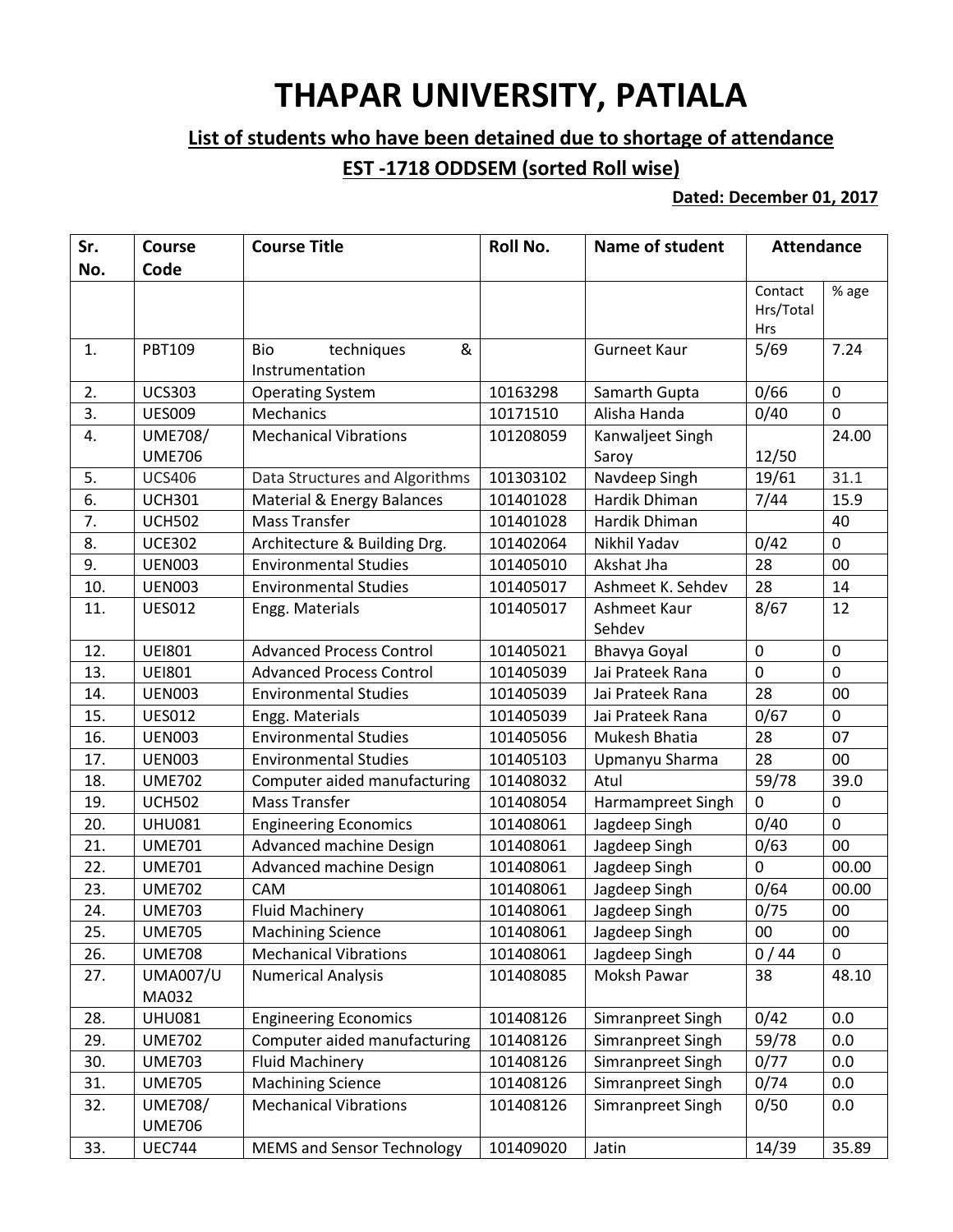| 34. | <b>UEE504</b>            | <b>Power Electronics</b>              | 101409020 | Jatin Badyal           | 15/74 | 20           |
|-----|--------------------------|---------------------------------------|-----------|------------------------|-------|--------------|
| 35. | <b>UME502</b>            | Automobile Engg.                      | 101409020 | Jatin Badyal           | 28/66 | 42.42        |
| 36. | <b>UME510</b>            | <b>Industrial Automation</b>          | 101409020 | Jatin Badyal           | 16/53 | 30.18        |
| 37. | <b>UME702</b>            | CAM                                   | 101409020 | Jatin Badyal           | 24/66 | 36.364       |
| 38. | <b>UME502</b>            | Automobile Engg.                      | 101409029 | Rishi Garg             | 36/66 | 54.55        |
| 39. | <b>UEC744</b>            | <b>MEMS and Sensor Technology</b>     | 101409035 | Siddhant               | 19/39 | 48.7         |
| 40. | <b>UEE504</b>            | <b>Power Electronics</b>              | 101409035 | Siddhant Aggarwal      | 10/74 | 13           |
| 41. | <b>UME502</b>            | Automobile Engg.                      | 101409035 | Sidhant Aggarwal       | 13/66 | 19.70        |
| 42. | <b>UME510</b>            | <b>Industrial Automation</b>          | 101409035 | Sidhant Aggarwal       | 18/55 | 32.72        |
| 43. | <b>UME702</b>            | CAM                                   | 101409035 | Siddhant Aggarwal      | 17/68 | 25%          |
| 44. | <b>UCS503</b>            | Software Engineering                  | 101410057 | <b>Tushar Gupta</b>    | 0/57  | $\mathbf 0$  |
| 45. | <b>UME502</b>            | Automobile Engg.                      | 101414007 | <b>Brahmdeep Singh</b> | 37/66 | 56.06        |
| 46. | <b>UME709</b>            | <b>Jigs and Fixtures</b>              | 101414010 | Eshan Agrawal          | 25    | 69.44        |
| 47. | <b>UCH301</b>            | <b>Material &amp; Energy Balances</b> | 101451007 | Akash Pandita          | 6/44  | 13.6         |
| 48. | <b>UCH402</b>            | <b>Heat Transfer</b>                  | 101451007 | Akash Pandita          | 33/70 | 47           |
| 49. | <b>UCH501</b>            | <b>Chemical Reaction Engg.I</b>       | 101451007 | Akash Pandita          | 14/72 | 19.44        |
| 50. | <b>UCH502</b>            | Mass Transfer                         | 101451007 | Akash Pandita          |       | 50           |
| 51. | <b>UCH503</b>            | <b>Industrial Pollution Abatement</b> | 101451007 | Akash Pandita          | 47/84 | 56.0         |
| 52. | <b>UCH506</b>            | Process Instrumentation &<br>Control  | 101451007 | Akash Pandita          | 55/86 | 63.9         |
| 53. | <b>UCH507</b>            | <b>Chemical Process Industries</b>    | 101451007 | Akash Pandita          | 28/53 | 52.8         |
| 54. | <b>UCH301</b>            | Material & Energy Balances            | 101451008 | Shubham Goyal          | 5/44  | 11.3         |
| 55. | <b>UCH501</b>            | <b>Chemical Reaction Engg.I</b>       | 101451008 | Shubham Goyal          | 6/72  | 8.33         |
| 56. | <b>UMA003/U</b><br>MA001 | Math-I                                | 101455006 | Abhinav Sharma         | 0/49  | $\mathbf 0$  |
| 57. | <b>UEN003</b>            | <b>Environmental Studies</b>          | 101455009 | <b>Ankit Mittal</b>    | 28    | 00           |
| 58. | <b>UES012</b>            | Engg. Materials                       | 101455009 | <b>Ankit Mittal</b>    | 0/74  | $\mathbf 0$  |
| 59. | <b>UTA007</b>            | Comp. Prog I                          | 101455014 | Hardik Gulati          | 1/39  | 7.46         |
| 60. | <b>UME502</b>            | Automobile Engg.                      | 101464008 | Nitish Kumar           | 28/66 | 42.42        |
| 61. | <b>UME702</b>            | CAM                                   | 101464008 | Nitish Kumar           | 33/62 | 53.23%       |
| 62. | <b>UME709</b>            | Jigs and Fixtures                     | 101464008 | Nitish Kumar           | 24    | 66.66        |
| 63. | <b>UPE703</b>            | <b>Metal Forming</b>                  | 101464008 | Nitish Kumar           | 11/47 | 23.4         |
| 64. | <b>UCH402</b>            | <b>Heat Transfer</b>                  | 101501085 | Kshitiz Tyagi          | 6/71  | 8.5          |
| 65. | <b>UCH501</b>            | <b>Chemical Reaction Engg.I</b>       | 101501085 | Kshitij Tyagi          | 0/72  | 0            |
| 66. | <b>UCH502</b>            | Mass Transfer                         | 101501085 | Kshitz Tyagi           |       | 20           |
| 67. | <b>UCH503</b>            | <b>Industrial Pollution Abatement</b> | 101501085 | Kshitiz Tyagi          | 0/84  | $\pmb{0}$    |
| 68. | <b>UCH506</b>            | Process Instrumentation &<br>Control  | 101501085 | Kshitiz Tyagi          | 0/53  | $\mathbf 0$  |
| 69. | <b>UCH507</b>            | <b>Chemical Process Industries</b>    | 101501085 | Kshitij Tyagi          | 0/53  | $\mathbf 0$  |
| 70. | <b>UCH502</b>            | <b>Mass Transfer</b>                  | 101502007 | Akshat C Srivastava    |       | $\mathbf 0$  |
| 71. | <b>UCE501</b>            | Soil Mechanics                        | 101502035 | Gauravdeep Singh       | 0/75  | $\mathbf 0$  |
| 72. | <b>UCE508</b>            | Concrete Str. Design-I                | 101502035 | Gauravdeep Singh       | 0/54  | $\mathbf{0}$ |
| 73. | <b>UCE510</b>            | <b>Construction Management</b>        | 101502035 | Gauravdeep Singh       | 0/44  | 0%           |
| 74. | <b>UCS503</b>            | <b>Software Engineering</b>           | 101503003 | Aayush Kumar           | 0/59  | 0            |
| 75. | <b>UCS507</b>            | Computer Architecture and Orga        | 101503003 | Aayush Kumar           | 0/64  | $\mathbf 0$  |
| 76. | <b>UCS521</b>            | Artificial Intelligence               | 101503003 | Aayush Kumar           | 0/53  | $\mathbf 0$  |
| 77. | <b>UCS701</b>            | Theory of Computation                 | 101503003 | Aayush Kumar           | 0/55  | $\pmb{0}$    |
| 78. | <b>UML501</b>            | <b>Machine Learning</b>               | 101503003 | Aayush Kumar           | 0/72  | $\mathbf 0$  |
| 79. | <b>UCS503</b>            | <b>Software Engineering</b>           | 101503010 | Adit Krishna           | 0/59  | $\mathbf 0$  |
| 80. | <b>UCS507</b>            | Computer Architecture and Orga        | 101503010 | Adit Krishna           | 0/64  | 0            |
| 81. | <b>UCS521</b>            | Artificial Intelligence               | 101503010 | Adit Krishna           | 0/53  | $\pmb{0}$    |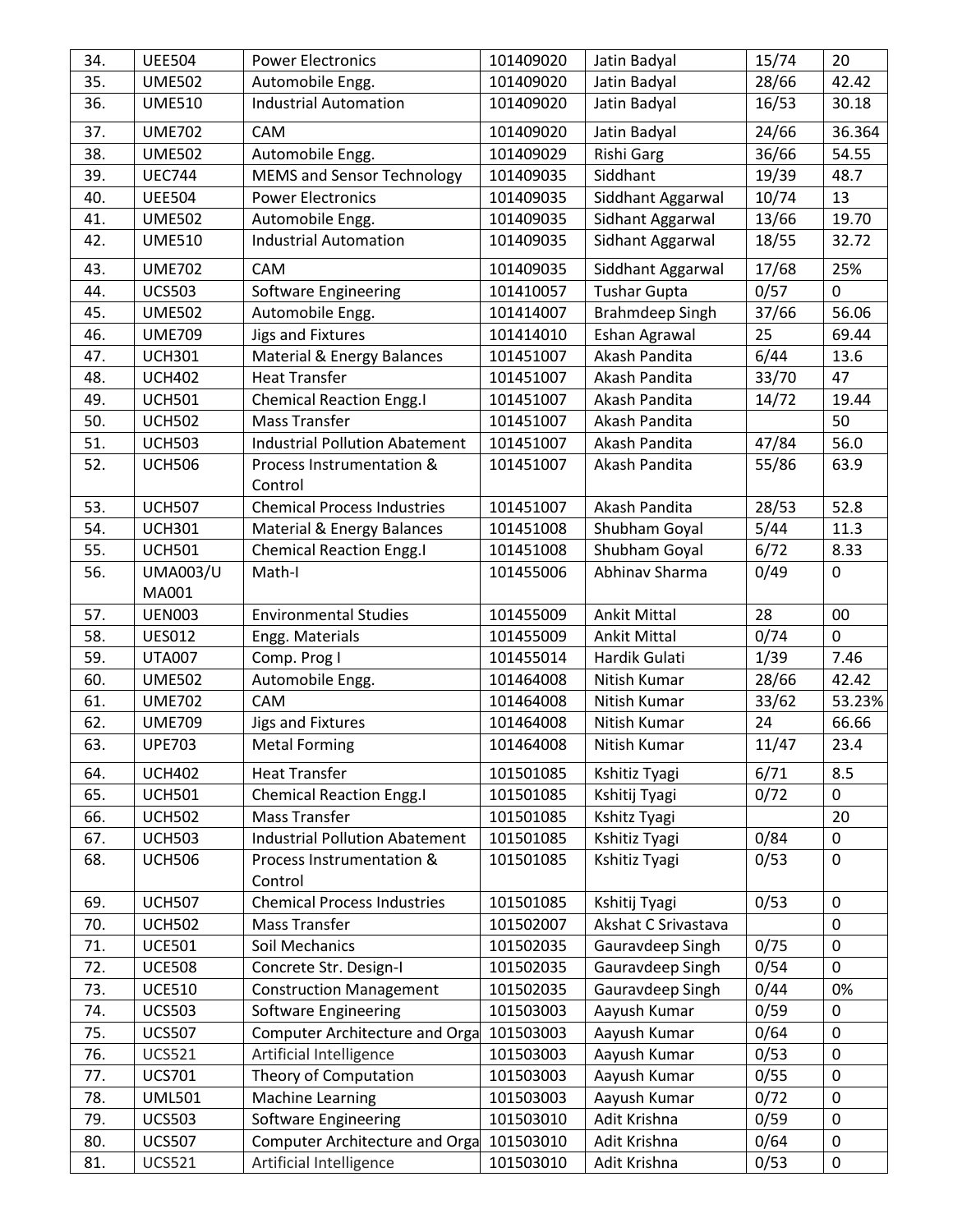| 82.  | <b>UCS523</b> | <b>Computer and Network Security</b>     | 101503010 | Adit Krishna        | 0/62     | $\mathbf 0$  |
|------|---------------|------------------------------------------|-----------|---------------------|----------|--------------|
| 83.  | <b>UCS701</b> | Theory of Computation                    | 101503010 | Adit Krishna        | 0/55     | $\mathbf{0}$ |
| 84.  | <b>UCS503</b> | <b>Software Engineering</b>              | 101503014 | Akhil Sood          | 27/59    | 45.7         |
| 85.  | <b>UCS503</b> | <b>Software Engineering</b>              | 101503018 | <b>Akhil Bansal</b> | 21/59    | 35.5         |
| 86.  | <b>UCS503</b> | <b>Software Engineering</b>              | 101503023 | Amandeep Singh      | 29/59    | 49.1         |
| 87.  | <b>UCS503</b> | Software Engineering                     | 101503028 | Aniket Agarwal      | 0/59     | $\pmb{0}$    |
| 88.  | <b>UCS503</b> | <b>Software Engineering</b>              | 101503034 | Ankita              | 0/59     | $\mathbf 0$  |
| 89.  | <b>UCS503</b> | <b>Software Engineering</b>              | 101503037 | Ankush Singla       | 19/59    | 32.2         |
| 90.  | <b>UCS503</b> | Software Engineering                     | 101503047 | <b>Asad Tanveer</b> | 10/59    | 16.9         |
| 91.  | <b>UCS503</b> | Software Engineering                     | 101503048 | Ashish bansal       | 18/59    | 30.5         |
| 92.  | <b>UCS503</b> | Software Engineering                     | 101503053 | Ashutosh Sharma     | 22/59    | 37.3         |
| 93.  | <b>UCS503</b> | <b>Software Engineering</b>              | 101503063 | <b>Bhupesh Soni</b> | 28/59    | 47.4         |
| 94.  | <b>UCS503</b> | Software Engineering                     | 101503078 | Gurjot              | 4/60     | 6.67         |
| 95.  | <b>UCS503</b> | <b>Software Engineering</b>              | 101503113 | Karanveer Singh     | 4/60     | 6.67         |
| 96.  | <b>UCS521</b> | Artificial Intelligence                  | 101503113 | Karanveer Singh     | 0/38     | $\mathbf 0$  |
| 97.  | <b>UCS608</b> | Parallel and Distributed Computi         | 101503113 | Karanveer Singh     | 0/64     | $\pmb{0}$    |
| 98.  | <b>UCS616</b> | Advanced Data Structures and             | 101503113 | Karanveer Singh     | 0/60     | $\pmb{0}$    |
|      |               | Algorithms                               |           |                     |          |              |
| 99.  | <b>UCB008</b> | <b>Applied Chemistry</b>                 | 101503189 | Sahilpreet Singh    | 12/48    | 25.0%        |
| 100. | <b>UTA002</b> | Manf. Processes                          | 101503198 | Sanyam Moudgil      | 24/64    | 37.50        |
| 101. | <b>UCS503</b> | Software Engineering                     | 101503202 | Saurabh Kumar       | 15/60    | 22           |
| 102. | <b>UCS507</b> | Computer Architecture and Orga 101503209 |           | Shivangi Sareen     | 0/56     | $\mathbf 0$  |
| 103. | <b>UCS521</b> | Artificial Intelligence                  | 101503209 | Shivangi Sareen     | 0/46     | $\mathbf 0$  |
| 104. | <b>UCS507</b> | Computer Architecture and Orga           | 101503228 | Srijan Gupta        | 0/56     | $\mathbf 0$  |
| 105. | <b>UCS521</b> | Artificial Intelligence                  | 101503228 | Srijan Gupta        | 0/46     | $\pmb{0}$    |
| 106. | <b>UCS507</b> | Computer Architecture and Orga           | 101503238 | Vanshika Agarwal    | 0/56     | $\pmb{0}$    |
| 107. | <b>UCS521</b> | Artificial Intelligence                  | 101503238 | Vanshika Agarwal    | 0/46     | $\pmb{0}$    |
| 108. | <b>UCS507</b> | Computer Architecture and Orga 101503250 |           | Yash Pandey         | 0/56     | $\mathbf 0$  |
| 109. | <b>UCS521</b> | Artificial Intelligence                  | 101503250 | Yash Pandey         | 0/46     | $\mathbf 0$  |
| 110. | <b>UEE401</b> | <b>Alternating Current Machines</b>      | 101504002 | Aastha Jain         | 22       | 30.98        |
| 111. | <b>UEE504</b> | <b>Power Electronics</b>                 | 101504002 | Aastha Jain         | 30       | 44%          |
| 112. | <b>UEE506</b> | Digital Signal Processing Fundam         | 101504002 | Aastha Jain         | 18/55    | 32.7%        |
| 113. | <b>UEE507</b> | <b>Engineering Electromagnetics</b>      | 101504002 | Aastha Jain         | 9/49     | 18.37        |
| 114. | <b>UEE401</b> | <b>Alternating Current Machines</b>      | 101504023 | Arjun Garg          | 16       | 22.52        |
| 115. | <b>UEE504</b> | <b>Power Electronics</b>                 | 101504023 | Arjun Garg          | 15       | 22%          |
| 116. | <b>UEE506</b> | Digital Signal Processing Fundam         | 101504023 | Arjun Garg          | 14/55    | 25.5%        |
| 117. | <b>UEE507</b> | <b>Engineering Electromagnetics</b>      | 101504023 | <b>Arjun Garg</b>   | 8/49     | 16.33        |
| 118. | <b>UTA002</b> | Manf. Processes                          | 101504023 | Arjun Garg          | 05/60    | 8.33%        |
| 119. | <b>UEE506</b> | Digital Signal Processing Fundam         | 101504053 | Hashmeet Singh      | 16/55    | 29.1%        |
|      |               |                                          |           | Ganda               |          |              |
| 120. | <b>UEE507</b> | <b>Engineering Electromagnetics</b>      | 101504091 | <b>Pranav Singh</b> | 19/48    | 39.5         |
| 121. | <b>UEE507</b> | <b>Engineering Electromagnetics</b>      | 101504097 | Raghav Kumar Tiwari | 14/48    | 29.1         |
| 122. | <b>UEE506</b> | Digital Signal processing Fundam         | 101504115 | Shanun              | $\Omega$ | 0%           |
| 123. | <b>UTA002</b> | Manf. Processes                          | 101504118 | Shrey               | 37/54    | 68.51%       |
| 124. | <b>UEE505</b> | Analog and Digital Systems               | 101505001 | Aashit Puri         | 47/78    | 60.25        |
| 125. | <b>UEC509</b> | Computer Architecture                    | 101506005 | Abhay Karan         | 4/       | 8%           |
| 126. | <b>UEC512</b> | <b>LICA</b>                              | 101506005 | Abhay Karan Moudgil | 12/      | 19           |
| 127. | <b>UEC612</b> | Digital System Design                    | 101506005 | Abhay Karan Moudgil | 5/       | 6.8%         |
| 128. | <b>UEC512</b> | <b>LICA</b>                              | 101506043 | Ayush Madan         | 0/       | 0            |
| 129. | <b>UEC512</b> | <b>LICA</b>                              | 101506055 | Dhruv Kumar         | 0/       | $\mathbf 0$  |
| 130. | <b>UEC512</b> | <b>LICA</b>                              | 101506058 | Eashan Wadhwa       | 0/       | $\mathbf 0$  |
| 131. | <b>UEC512</b> | <b>LICA</b>                              | 101506060 | Gaurav Gupta        | 0/       | $\mathbf 0$  |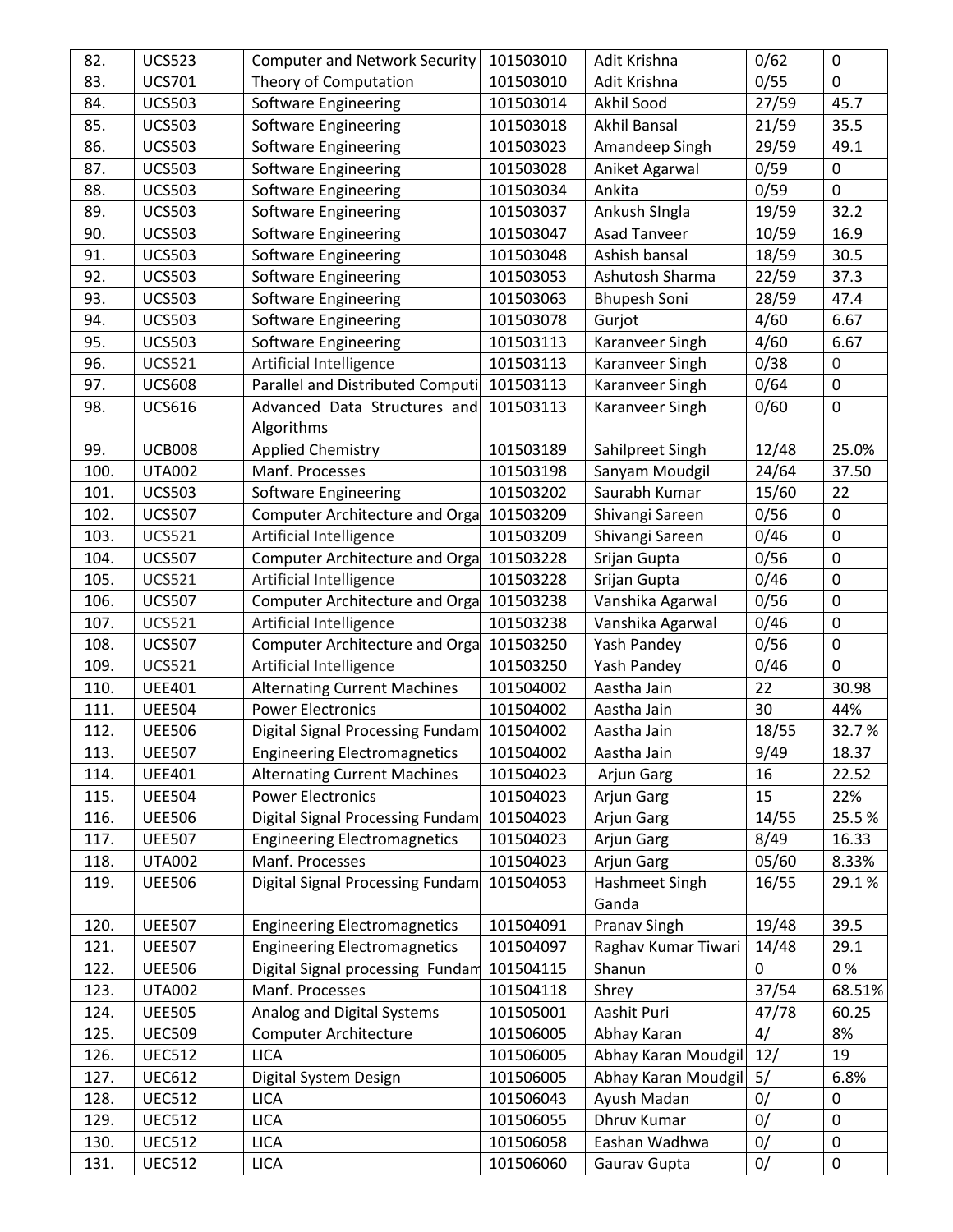| 132. | <b>UEC509</b> | <b>Computer Architecture</b>                       | 101506112 | Pragya Gupta             | 0/          | 0%               |
|------|---------------|----------------------------------------------------|-----------|--------------------------|-------------|------------------|
| 133. | <b>UEC509</b> | <b>Computer Architecture</b>                       | 101506117 | Ojasvi Yadav             | 0/          | 0%               |
| 134. | <b>UEC401</b> | <b>Analog Communication System</b>                 | 101506141 | Roopa Ram                | 41/75       | 54%              |
| 135. | <b>UEC509</b> | <b>Computer Architecture</b>                       | 101506143 | Sachleen Singh Chani     | $\Omega$    | 0%               |
| 136. | <b>UEC509</b> | <b>Computer Architecture</b>                       | 101506169 | Tamanna Adlakha          | $\mathbf 0$ | 0%               |
| 137. | <b>UME501</b> | <b>Applied Thermodynamics</b>                      | 101508004 | Adhiraj Jain             | 00          | 00               |
| 138. | <b>UME501</b> | <b>Applied Thermodynamics</b>                      | 101508047 | Ishan Sethi              | 00          | 00               |
| 139. | <b>UME404</b> | <b>Mechanics &amp; Deformable</b><br><b>Bodies</b> | 101508050 | Jaspreet Kaler           | 10          | 20.4%            |
| 140. | <b>UME501</b> | <b>Applied Thermodynamics</b>                      | 101508050 | Jaspreet Kaler           | 32/67       | 47.7             |
| 141. | <b>UME505</b> | <b>Manufacturing Technology</b>                    | 101508050 | Jaspreet Kaler           | 23/77       | 23%              |
| 142. | <b>UME513</b> | <b>Dynamics and Vibrations</b>                     | 101508050 | Jaspreet Kaler           | 19/58       | 32.75            |
| 143. | <b>UME515</b> | Industrial Engg.                                   | 101508050 | Jaspreet Kaler           | 19/45       | 42.22            |
| 144. | <b>UME404</b> | Mechanics & Deformable<br><b>Bodies</b>            | 101508057 | Kshitij Srivastava       | 21          | 42.8%            |
| 145. | <b>UME501</b> | <b>Applied Thermodynamics</b>                      | 101508057 | Kshitij Srivastava       | 33/65       | 50.7             |
| 146. | <b>UME505</b> | <b>Manufacturing Technology</b>                    | 101508057 | Kshitij Srivastava       | 49/77       | 64%              |
| 147. | <b>UME513</b> | <b>Dynamics and Vibrations</b>                     | 101508057 | Kshitij Srivastava       | 23/58       | 39.65            |
| 148. | <b>UME515</b> | Industrial Engg.                                   | 101508057 | Kshitij Srivastava       | 26/45       | 57.77            |
| 149. | <b>UME501</b> | <b>Applied Thermodynamics</b>                      | 101508058 | Kshitij Tyagi            | 21/65       | 21.5             |
| 150. | <b>UME505</b> | <b>Manufacturing Technology</b>                    | 101508058 | Kshitiz Tyagi            | 15/77       | 19%              |
| 151. | <b>UME515</b> | Industrial Engg.                                   | 101508064 | Lakshya Khanduja         | 21/34       | 61.76            |
| 152. | <b>UME505</b> | Manufacturing Technology                           | 101508090 | Prateek Chaudhary        | 49/82       | 59.7             |
| 153. | <b>UME712</b> | <b>Heat Transfer</b>                               | 101508090 | <b>Prateek Choudhary</b> | 49/70       | 70%              |
| 154. | <b>UME505</b> | <b>Manufacturing Technology</b>                    | 101508128 | Vaidant Bakshi           | 42/82       | 51.2             |
| 155. | <b>UME515</b> | Industrial Engg.                                   | 101508128 | Vaidant Bakshi           | 14/34       | 41.11            |
| 156. | <b>UME513</b> | <b>Dynamics and Vibrations</b>                     | 101509014 | harshul Garg             | 38          | 54               |
| 157. | <b>UME408</b> | Machine Design-1                                   | 101509022 | Mayank Khatri            | 45/74       | 60.8             |
| 158. | <b>UME513</b> | <b>Dynamics and Vibrations</b>                     | 101509022 | Mayank Khatri            | 37          | 54               |
| 159. | <b>UME408</b> | Machine Design-1                                   | 101509028 | Pranshu Jain             | 46/74       | 62.2             |
| 160. | <b>UME513</b> | <b>Dynamics and Vibrations</b>                     | 101509028 | Pranshu Jain             | 44          | 64               |
| 161. | <b>UME513</b> | <b>Dynamics and Vibrations</b>                     | 101509031 | Rishabh Rana             | 44          | 64               |
| 162. | <b>UCS503</b> | Software Engineering                               | 101510045 | Manish Kumar             | 0/57        | 0                |
| 163. | <b>UCS507</b> | Computer Architecture and Orga                     | 101510045 | Manish Kumar             | 0/64        | $\pmb{0}$        |
| 164. | <b>UCS521</b> | Artificial Intelligence                            | 101510045 | Manish Kumar             | 0/38        | $\boldsymbol{0}$ |
| 165. | <b>UCS616</b> | Advanced Data Structures and<br>Algorithms         | 101510045 | Manish Kumar             | 0/60        | $\mathbf 0$      |
| 166. | <b>UCS503</b> | <b>Software Engineering</b>                        | 101511008 | Anurag Moudgil           | 19/59       | 32.2             |
| 167. | <b>UCS503</b> | Software Engineering                               | 101511014 | Avik Biswas              | 27/59       | 45.7             |
| 168. | <b>UCS503</b> | Software Engineering                               | 101511018 | Chitransh Aggarwal       | 29/59       | 49               |
| 169. | <b>UCS503</b> | Software Engineering                               | 101511025 | Divyansh Jain            | 21/59       | 35.5             |
| 170. | <b>UCS503</b> | Software Engineering                               | 101511026 | Dolly Nakra              | 15/59       | 25.4             |
| 171. | <b>UCS503</b> | Software Engineering                               | 101511027 | Daulat Ghuman            | 10/59       | 16.9             |
| 172. | <b>UCS503</b> | Software Engineering                               | 101511034 | Jatin Juneja             | 28/59       | 47.4             |
| 173. | <b>UCS503</b> | Software Engineering                               | 101511046 | Omisha Sharma            | 20/59       | 33.9             |
| 174. | <b>UCS503</b> | <b>Software Engineering</b>                        | 101511047 | <b>Pritish Patel</b>     | 28/59       | 47.4             |
| 175. | <b>UCS503</b> | Software Engineering                               | 101511052 | Riya Tanwar              | 19/59       | 32.2             |
| 176. | <b>UCS503</b> | Software Engineering                               | 101511054 | Sahil Dhankar            | 22/59       | 37.3             |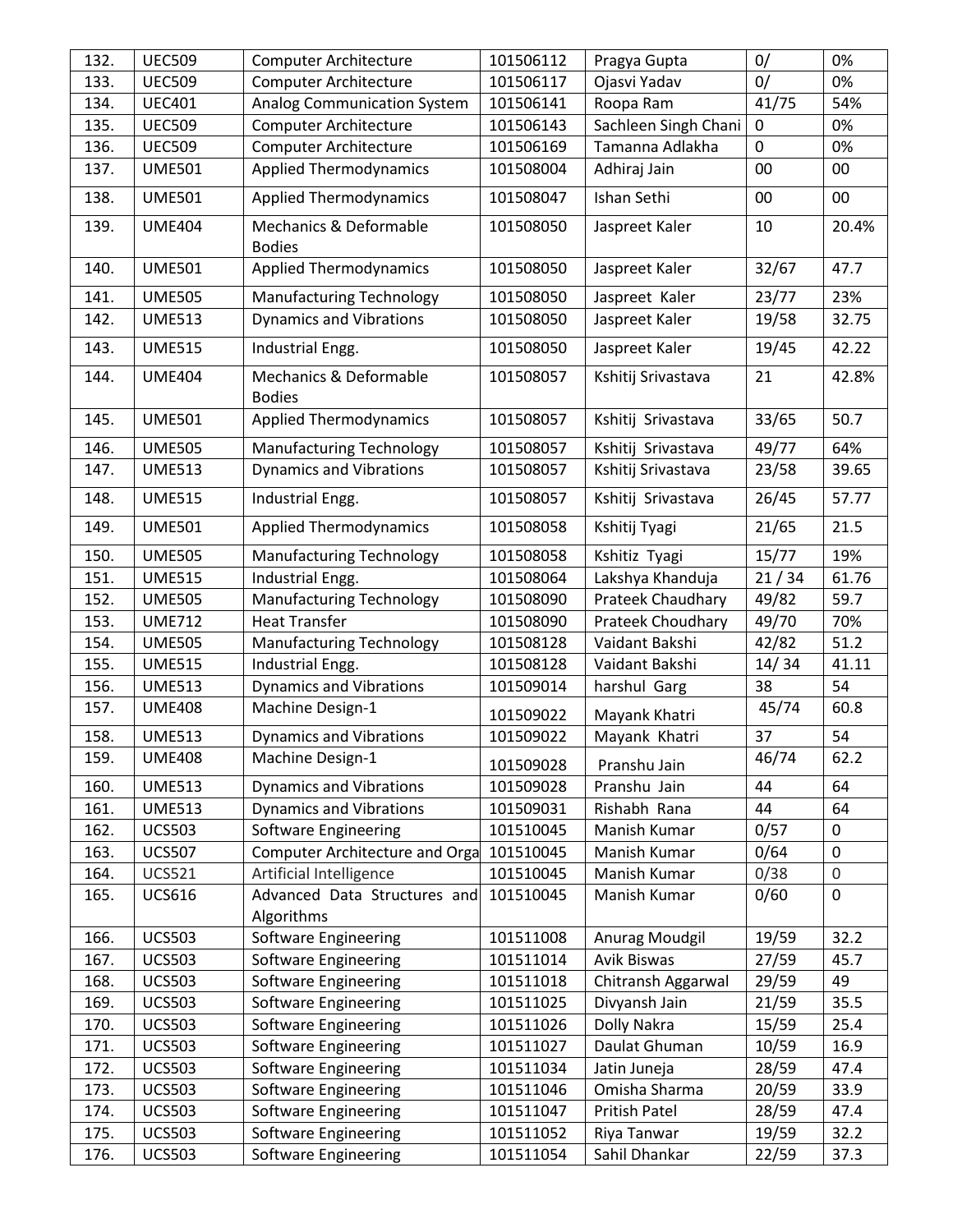| 177. | <b>UCS503</b> | Software Engineering                         | 101511065 | Viren Singh                | 24/59       | 40.7         |
|------|---------------|----------------------------------------------|-----------|----------------------------|-------------|--------------|
| 178. | <b>UME733</b> | <b>Industrial Metallurgy</b>                 | 101514006 | <b>Archit Bansal</b>       | 30/50       | 60.00        |
| 179. | <b>UME733</b> | <b>Industrial Metallurgy</b>                 | 101514008 | Arjun Devashish Bahu 30/50 |             | 60.00        |
| 180. | <b>UME407</b> | <b>Inspection &amp; Quality Control</b>      | 101514015 | Jaspreet Singh             |             |              |
| 181. | <b>UME733</b> | <b>Industrial Metallurgy</b>                 | 101514015 | Archit Bansal              | 01/50       | 2.00         |
| 182. | <b>UME844</b> | Machine Tool Design                          | 101514015 | Jaspreet Singh             | 0/55        | $\mathbf 0$  |
| 183. | <b>UPE501</b> | Work study & Erogonomics                     | 101514015 | Jaspreet Singh             | $\mathbf 0$ | $\mathbf 0$  |
| 184. | <b>UPE502</b> | <b>Metal Cutting</b>                         | 101514015 | Jaspreet Singh             |             | 0            |
| 185. | <b>UCS406</b> | Data Structures and Algorithms               | 101515004 | Akash Kashyap              | 17/53       | 32.1         |
| 186. | <b>UCS406</b> | Data Structures and Algorithms               | 101515044 | Samarth Agarwal            | 18/61       | 29.5         |
| 187. | <b>UCE501</b> | Soil Mechanics                               | 101552003 | Arpit Rohila               | 27/75       | 36           |
| 188. | <b>UCE501</b> | Soil Mechanics                               | 101552006 | Japjot                     | 0/75        | 0            |
| 189. | <b>UCE508</b> | Concrete Str. Design-I                       | 101552006 | Japjot Singh               | 0/54        | $\mathbf{0}$ |
| 190. | <b>UCE510</b> | <b>Construction Management</b>               | 101552006 | Japjot Singh               | 0/44        | 0%           |
| 191. | <b>UCS507</b> | Computer Architecture Organiza               | 101562006 | Prateek Rana               | 0/60        | $\mathbf 0$  |
| 192. | <b>UCS521</b> | Artificial Intelligence                      | 101562006 | Prateek Rana               | 12/53       | 22.6         |
| 193. | <b>UCS701</b> | Theory of Computation                        | 101562006 | Prateek Rana               | 8/42        | 19.04        |
| 194. | <b>UHU081</b> | <b>Engineering Economics</b>                 | 101584004 | <b>Gurpreet Singh</b>      | 0/38        | $\mathbf 0$  |
| 195. | <b>UHU081</b> | <b>Engineering Economics</b>                 | 101584005 | <b>Gurpreet Singh</b>      | 0/38        | 0            |
| 196. | <b>UHU081</b> | <b>Engineering Economics</b>                 | 101584006 | Harman Preet Singh         | 0/38        | $\mathbf 0$  |
| 197. | <b>UEE801</b> | <b>Electric Drives</b>                       | 101584007 | Karamjeet Singh            | 0/79        | 0%           |
| 198. |               |                                              |           | Himanshu Sharma            | 38/66       | 57.58        |
|      | <b>UME502</b> | Automobile Engg.                             | 101589002 |                            |             |              |
| 199. | <b>UME702</b> | CAM                                          | 101589002 | Himanshu Sharma            | 37/68       | 54.41%       |
| 200. | <b>UCH301</b> | Material & Energy Balances                   | 101601005 | Aditi Kalia                | 14/52       | 26.9         |
| 201. | <b>UES010</b> | Solids and Structures                        | 101601005 | Aditi Kalia                | 35/76       | 40.05        |
| 202. | <b>UTA002</b> | Manf. Processes                              | 101601005 | Aditi Kalia                | 39/69       | 56.52%       |
| 203. | <b>UES009</b> | Mechanics                                    | 101601020 | Kunal Juneja               | 8/24        | 33.33        |
| 204. | <b>UES010</b> | Solids and Structures                        | 101601025 | Nikhil Kochhar             | 12/72       | 16.67        |
| 205. | <b>UCE306</b> | Architectural Drg & Building<br>Construction | 101602008 | <b>Akhand Amrit</b>        | 29/48       | 60           |
| 206. | <b>UCE306</b> | Architectural Drg & Building                 | 101602015 | Amulya Grover              | 03/48       | 10           |
|      |               | Construction                                 |           |                            |             |              |
| 207. | <b>UES010</b> | Solid & Structures                           | 101602015 | Amulya Grover              | 13/79       | 17           |
| 208. | <b>UTA002</b> | Manufacturing processes                      | 101602015 | Amulya Grover              | 28/67       | 41.8         |
| 209. | <b>UCE306</b> | Architectural Drg & Building<br>Construction | 101602021 | Anurag Dayal<br>panday     | 05/48       | 10.4         |
| 210. | <b>UES010</b> | Solid & Structures                           | 101602021 | Anurag Dayal<br>panday     | 27/79       | 34           |
| 211. | <b>UMA031</b> | <b>Optimization Technique</b>                | 101602021 | Anurag Dayal               | 18/54       | 33           |
| 212. | <b>UTA002</b> | Manufacturing processes                      | 101602021 | Pandey<br>Anurag Dayal     | 34/67       | 50.8         |
|      |               |                                              |           | Pandey                     |             |              |
| 213. | <b>UCE306</b> | Architectural Drg & Building<br>Construction | 101602022 | Anurodh                    | 18/48       | 37.5         |
| 214. | <b>UES010</b> | Solid & Structures                           | 101602022 | Anurodh Prakash            | 33/79       | 42           |
| 215. | <b>UTA002</b> | Manufacturing processes                      | 101602022 | Anurodh Prakash            | 39/67       | 58.2         |
| 216. | <b>UES010</b> | Solid & Structures                           | 101602025 | Arvind Sidhu               | 46/79       | 58           |
| 217. | <b>UES010</b> | Solid & Structures                           | 101602027 | Astitva Prakash            | 17/79       | 22           |
|      |               |                                              |           |                            |             |              |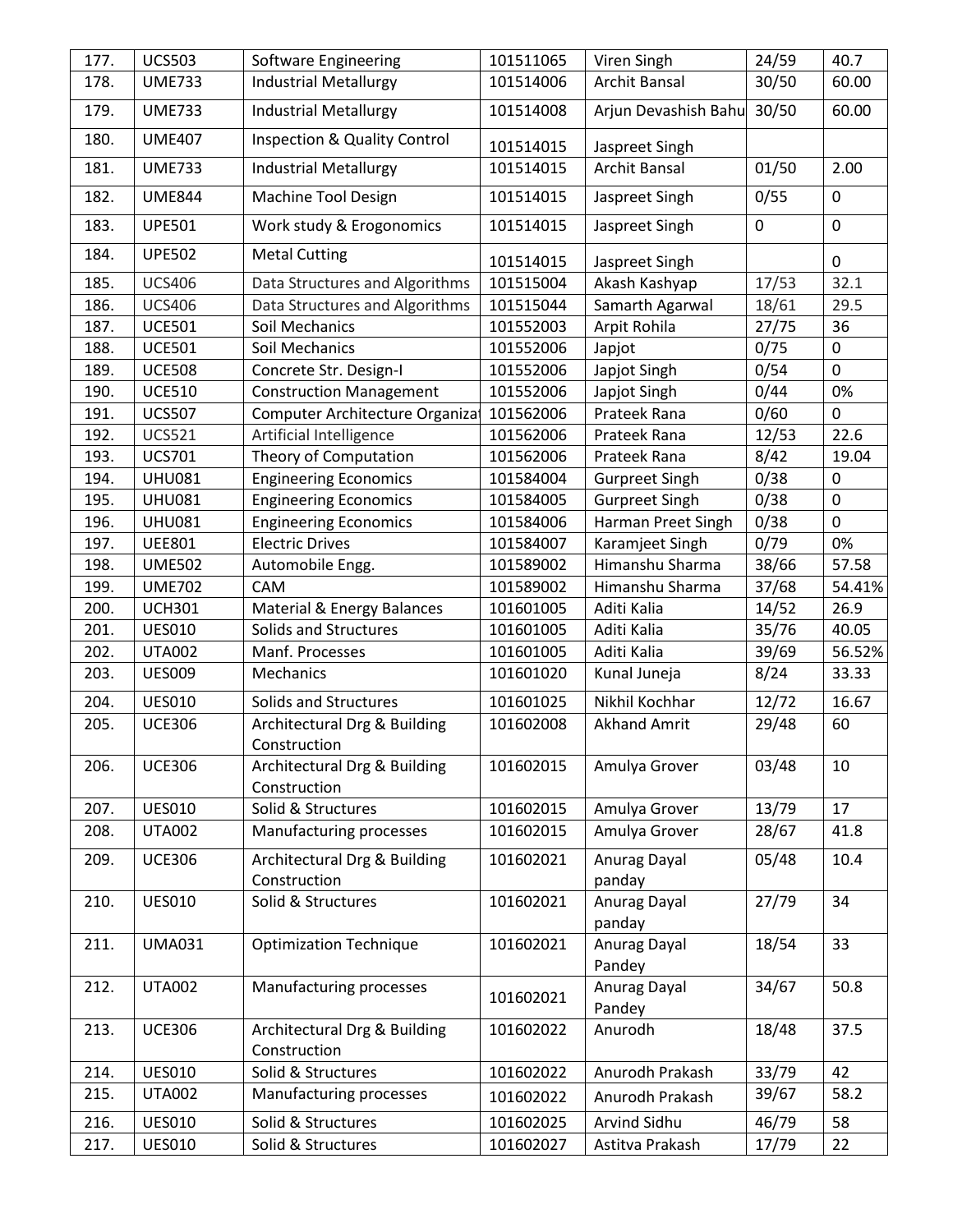| 218. | <b>UMA031</b>            | <b>Optimization Technique</b>                | 101602027 | <b>Astity Prakash</b>       | 15/54        | 27          |
|------|--------------------------|----------------------------------------------|-----------|-----------------------------|--------------|-------------|
| 219. | <b>UTA002</b>            | Manufacturing processes                      | 101602027 | Astity Prakash              | 13/67        | 19.4        |
| 220. | <b>UCE306</b>            | Architectural Drg & Building<br>Construction | 101602029 | Ayush Jha                   | 21/50        | 42          |
| 221. | <b>UES010</b>            | Solid & Structures                           | 101602029 | Ayush Jha                   | 33/79        | 45          |
| 222. | <b>UCE306</b>            | Architectural Drg & Building<br>Construction | 101602034 | Dhruv Singh                 | 30/50        | 60          |
| 223. | <b>UCE306</b>            | Architecture Drg. & Building<br>Construction | 101602074 | Manav Jindal                | 22/37        | 59          |
| 224. | <b>UES011</b>            | Thermo-Fluid                                 | 101602089 | Nihar Sondhi                | 40/67        | 60          |
| 225. | <b>UCE306</b>            | Architecture Drg. & Building<br>Construction | 101602095 | Prabh Simar Singh<br>Dhot   | 22/42        | 52          |
| 226. | <b>UES011</b>            | Thermo-Fluid                                 | 101602095 | Prabh Simar Singh<br>Dhot   | 35/67        | 52          |
| 227. | <b>UCE306</b>            | Architecture Drg. & Building<br>Construction | 101602103 | Rideymeet Singh             | 23/44        | 52          |
| 228. | <b>UES010</b>            | Solid & Structures                           | 101602103 | Rideymeet Singh             | 50/81        | 61.7        |
| 229. | <b>UES011</b>            | Thermo-Fluid                                 | 101602103 | Rideymeet Singh             | 33/62        | 53          |
| 230. | <b>UES010</b>            | Solid & Structures                           | 101602106 | Rohan Mahajan               | 46/81        | 56.8        |
| 231. | <b>UES011</b>            | Thermo-Fluid                                 | 101602106 | Rohan Mahajan               | 33/62        | 53          |
| 232. | <b>UTA002</b>            | Manufacturing processes                      | 101602106 | Rohan Mahajan               | 52/69        | 68.12       |
| 233. | <b>UCE306</b>            | Architectural Drg & Building<br>Construction | 101602107 | Saheb singh                 | 03/48        | 10          |
| 234. | <b>UES010</b>            | Solid & Structures                           | 101602107 | Saheb singh                 | 13/79        | 24          |
| 235. | <b>UTA002</b>            | Manufacturing processes                      | 101602107 | Saheb Singh                 | 29/67        | 43.3        |
| 236. | <b>UCE306</b>            | Architecture Drg. & Building<br>Construction | 101602126 | Sikander Hayat<br>Choudhary | 18/48        | 38          |
| 237. | <b>UES010</b>            | Solid & Structures                           | 101602126 | Sikander Hayat<br>Choudhary | 33/81        | 40.7        |
| 238. | <b>UTA002</b>            | Manufacturing processes                      | 101602126 | Sikander Hayat<br>Chaudhary | 52/69        | 53.62       |
| 239. | <b>UES010</b>            | Solid & Structures                           | 101602145 | Angad Pal Singh<br>Randhawa | 46/79        | 58          |
| 240. | <b>UMA007/U</b><br>MA032 | <b>Numerical Analysis</b>                    | 101603094 | Divyanshu Sharma            | 31           | 37.35       |
| 241. | <b>UCS303</b>            | <b>Operating System</b>                      | 101603126 | Hridyanshu Goyal            | 0/70         | $\mathbf 0$ |
| 242. | <b>UCS310</b>            | Database<br>Management System                | 101603126 | Hirdyanshu Goyal            | 0/68         | $\mathbf 0$ |
| 243. | <b>UCS405</b>            | <b>Discrete Mathematics</b>                  | 101603126 | Hirdyanshu Goyal            | 0/55         | $\mathbf 0$ |
| 244. | <b>UCS520</b>            | <b>Computer Networks</b>                     | 101603126 | Hirdyanshu Goyal            | 0/70         | 0           |
| 245. | <b>UMA007/U</b><br>MA032 | <b>Numerical Analysis</b>                    | 101603126 | Hirdyanshu Goyal            | $\mathbf{0}$ | $\mathbf 0$ |
| 246. | <b>UCS303</b>            | <b>Operating System</b>                      | 101603228 | Prabhdaman Singh<br>Kareer  | 0/69         | $\mathbf 0$ |
| 247. | <b>UCS310</b>            | Database<br>Management System                | 101603228 | Prabhdaman Singh            | 0/67         | $\mathbf 0$ |
| 248. | <b>UCS405</b>            | <b>Discrete Mathematics</b>                  | 101603228 | Prabhdaman Singh Ka         | 0/51         | $\mathbf 0$ |
| 249. | <b>UCS405</b>            | <b>Discrete Mathematics</b>                  | 101603263 | Rahul Khanna                | 0/51         | 0           |
| 250. | <b>UCS310</b>            | Database Management System                   | 101603298 | Samarth Gupta               | 0/73         | $\mathbf 0$ |
| 251. | <b>UCS405</b>            | <b>Discrete Mathematics</b>                  | 101603298 | Samarth Gupta               | 0/55         | 0           |
| 252. | <b>UCS520</b>            | <b>Computer Networks</b>                     | 101603298 | Samarth Gupta               | 22/65        | 33.8        |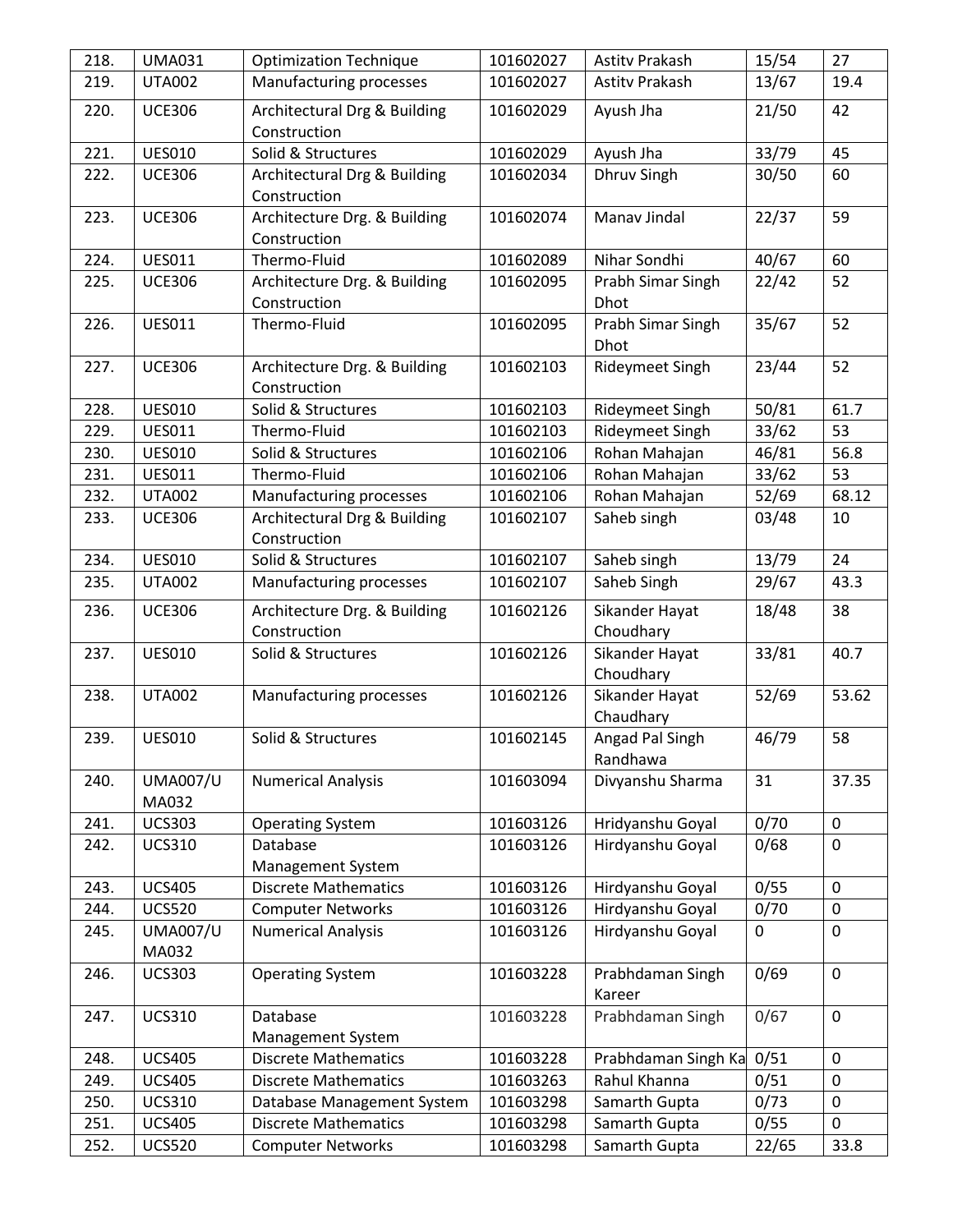| 253. | <b>UCS310</b> | Database Management System     | 101603306 | Sarbjot Singh        | 29/73  | 40          |
|------|---------------|--------------------------------|-----------|----------------------|--------|-------------|
| 254. | <b>UCS405</b> | <b>Discrete Mathematics</b>    | 101603306 | Sarbjot Singh        | 21/55  | 38          |
| 255. | <b>UCS520</b> | <b>Computer Networks</b>       | 101603306 | Sarbjot Singh        | 22/65  | 33.8        |
| 256. | <b>UCS303</b> | <b>Operating System</b>        | 101603334 | Sparsh Jain          | 0/67   | 0           |
| 257. | <b>UCS310</b> | Database Management System     | 101603334 | Sparsh Jain          | 0/68   | $\mathbf 0$ |
| 258. | <b>UCS405</b> | <b>Discrete Mathematics</b>    | 101603334 | Sparsh Jain          | 0/51   | $\mathbf 0$ |
| 259. | <b>UCS520</b> | <b>Computer Networks</b>       | 101603334 | Sparsh Jain          | 0/65   | $\mathbf 0$ |
| 260. | <b>UCS405</b> | <b>Discrete Mathematics</b>    | 101603343 | Surya Vamshi Neelam  | 0/51   | $\mathbf 0$ |
| 261. | <b>UES012</b> | Engg. Materials                | 101603343 | Surya Vamshi Neelam  | 19/73  | 26          |
| 262. | <b>UCS520</b> | <b>Computer Networks</b>       | 101603387 | <b>Vedang Singh</b>  | 0/65   | 0           |
| 263. | <b>UES010</b> | Solids and Structures          | 101604020 | Akshit Kumar         | 29/73  | 39.7        |
| 264. | <b>UTA002</b> | Manf. Processes                | 101604020 | Akshit Kumar         | 14/67  | 20.90%      |
| 265. | <b>UES010</b> | Solids and Structures          | 101604118 | Rashampreet Singh    | 39/73  | 53          |
| 266. | <b>UMA031</b> | <b>Optimization Techniques</b> | 101604118 | Rashanpreet Singh    | 16/54  | 29          |
| 267. | <b>UTA002</b> | Manf. Processes                | 101604118 | Rashampreet Singh    | 35/64  | 54.69       |
| 268. | <b>UES011</b> | Thermofluids                   | 101604122 | Rohan Singh          | 12/68  | 17.6        |
| 269. | <b>UMA031</b> | <b>Optimization Techniques</b> | 101604136 | Saransh Sagar        | 26/53  | 49          |
| 270. | <b>UMA031</b> | <b>Optimization Techniques</b> | 101604167 | Vikramjeet Singh     | 14/54  | 25          |
| 271. | <b>UES010</b> | Solids and Structures          | 101604172 | <b>Vedang Singh</b>  | 37/73  | 50.6        |
| 272. | <b>UES011</b> | Thermofluids                   | 101605038 | Kashish Ahuja        | 35/63  | 55.6        |
| 273. | <b>UTA002</b> | Manf. Processes                | 101605038 | <b>KASHISH AHUJA</b> | 42/69  | 60.9        |
| 274. | <b>UES011</b> | Thermofluids                   | 101605054 | Raghav Dhawan        | 34/63  | 53.1        |
| 275. | <b>UES011</b> | Thermofluids                   | 101605067 | Simran Preet Singh   | 41/63  | 64.1        |
| 276. | <b>UES011</b> | Thermofluids                   | 101605073 | <b>Tejasv Garg</b>   | 0.0/63 | 0.0         |
| 277. | <b>UEC404</b> | Signal and Systems             | 101606161 | Sourav Atri          | 0/     | $\mathbf 0$ |
| 278. | <b>UES012</b> | Engg. Materials                | 101606161 | Sourav Atri          | 0/57   | $\mathbf 0$ |
| 279. | <b>UME306</b> | <b>Mechanics of Machine</b>    | 101608003 | Aarush Bansal        | 50/79  | 63          |
| 280. | <b>UES010</b> | Solids and Structures          | 101608006 | <b>Abhishek Garg</b> | 38/75  | 50.67       |
| 281. | <b>UME306</b> | <b>Mechanics of Machine</b>    | 101608006 | <b>Abhishek Garg</b> | 49/79  | 62          |
| 282. | <b>UTA002</b> | Manufacturing processes        |           |                      | 41/69  | 59.4        |
|      |               |                                | 101608006 | <b>Abhishek Garg</b> |        |             |
| 283. | <b>UES010</b> | Solids and Structures          | 101608015 | Animesh Bhatia       | 41/75  | 54.67       |
| 284. | <b>UTA002</b> | Manufacturing processes        | 101608015 | Animesh Bhatia       | 43/69  | 62.3        |
| 285. | <b>UES010</b> | Solids and Structures          | 101608045 | Dhaumya              | 40/74  | 54.05       |
|      |               |                                |           | Gangopadhyay         |        |             |
| 286. | <b>UME306</b> | <b>Mechanics of Machine</b>    | 101608045 | Dhaumya              | 46/82  | 56          |
|      |               |                                |           | Gangopadhyay         |        |             |
| 287. | <b>UTA002</b> | Manufacturing processes        |           | Dhaumya              | 38/69  | 55.1        |
|      |               |                                | 101608045 | Gangopadhyay         |        |             |
| 288. | <b>UME306</b> | <b>Mechanics of Machine</b>    | 101608050 | Divyaraj Singh       | 51/82  | 62          |
|      |               |                                |           | Chundawat            |        |             |
| 289. | <b>UME306</b> | <b>Mechanics of Machine</b>    | 101608073 | Jasjot Singh         | 53/82  | 62          |
| 290. | <b>UES010</b> | Solids and Structures          | 101608076 | Karan Veer Singh     | 11/75  | 14.67       |
| 291. | <b>UES011</b> | Thermofluids                   | 101608076 | Karan Veer Singh     | 11/63  | 17          |
| 292. | <b>UMA031</b> | <b>Optimization Technique</b>  | 101608076 | Karan Veer Singh     | 6/50   | 12          |
| 293. | <b>UME306</b> | <b>Mechanics of Machine</b>    | 101608076 | Karan Veer Singh     | 16/82  | 19          |
| 294. | <b>UTA002</b> | Manufacturing processes        | 101608076 | Karan Veer Singh     | 7/69   | 10.1        |
| 295. | <b>UES010</b> | Solids and Structures          | 101608099 | Nitesh Singh Chauhan | 42     | 51.8        |
| 296. | <b>UME306</b> | <b>Mechanics of Machine</b>    | 101608099 | Sidhant Ban          | 32/74  | 43.24       |
| 297. | <b>UMA031</b> | <b>Optimization Technique</b>  | 101608114 | <b>Rahul Singh</b>   | 6/50   | 12          |
|      |               |                                |           |                      |        |             |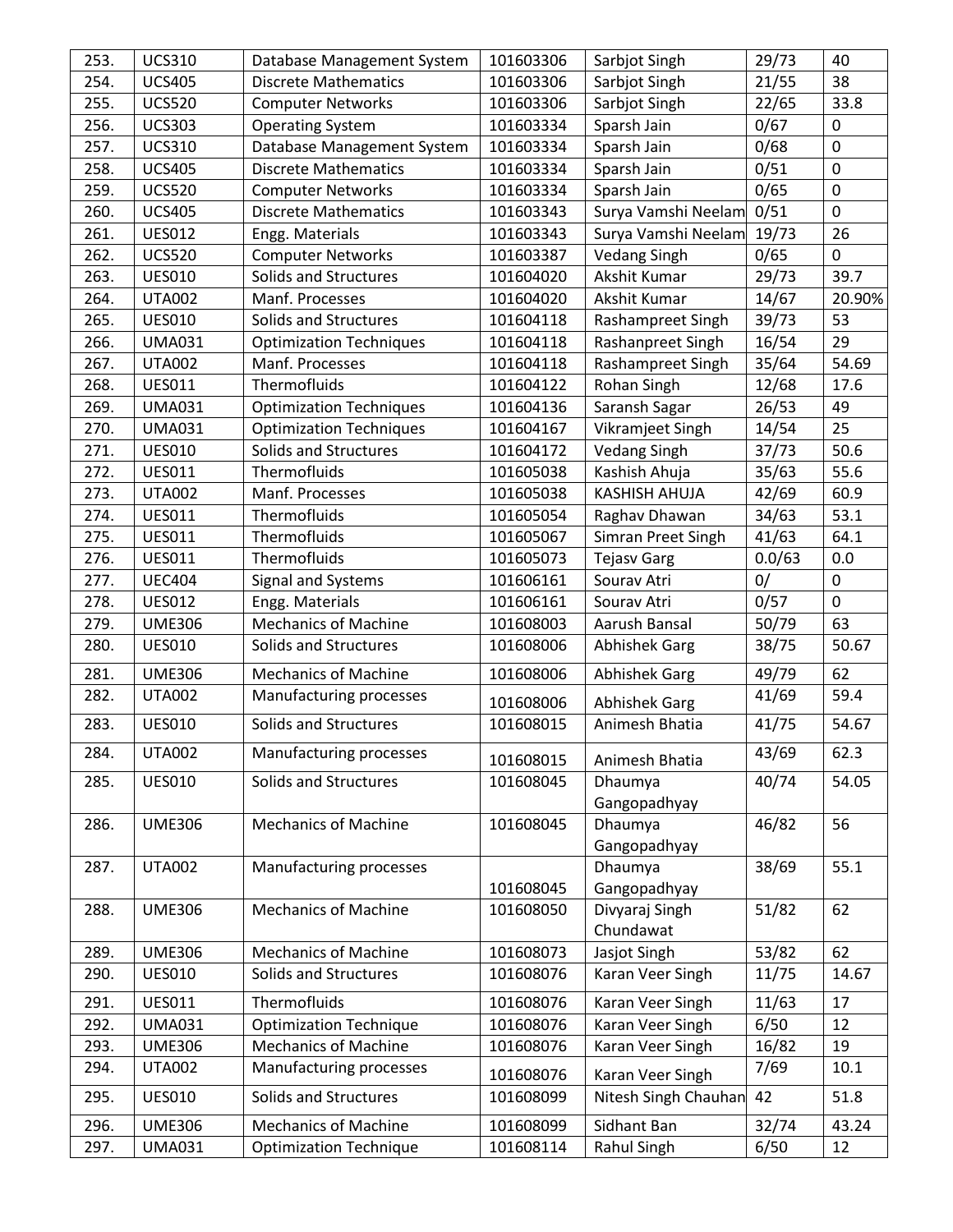| 298. | <b>UTA002</b>            | Manf. Processes               | 101608114 | Rahul Singh                | 24/70        | 34.3        |
|------|--------------------------|-------------------------------|-----------|----------------------------|--------------|-------------|
| 299. | <b>UTA002</b>            | Manf. Processes               | 101608117 | Ravi Shankar Prasad        | 38/70        | 54.3        |
|      |                          |                               |           | Ray                        |              |             |
| 300. | <b>UES010</b>            | Solids and Structures         | 101608119 | Rishabh Kapoor             | 43           | 53          |
| 301. | <b>UES010</b>            | Solids and Structures         | 101608141 | Sidhant Ban                | 32           | 39.5        |
| 302. | <b>UMA031</b>            | <b>Optimization Technique</b> | 101608141 | Sidhant Ban                | 10/50        | 20          |
| 303. | <b>UTA002</b>            | Manf. Processes               | 101608141 | Sidhant Ban                | 31/70        | 44.28       |
| 304. | <b>UES010</b>            | Solids and Structures         | 101608145 | Sukhdev Sharma             | $\mathbf{0}$ | $\mathbf 0$ |
| 305. | <b>UES011</b>            | Thermo-Fluids                 | 101608145 | Sukhdev Sharma             | 0/69         | 0.0         |
| 306. | <b>UTA002</b>            | Manf. Processes               | 101608145 | Sukhdev Sharma             | 0/70         | 0.00        |
| 307. | <b>UMA031</b>            | <b>Optimization Technique</b> | 101608148 | Suraj Kumar                | 13/50        | 26          |
| 308. | <b>UME306</b>            | <b>Mechanics of Machine</b>   | 101608148 | Suraj Kumar                | 40/74        | 54.05       |
| 309. | <b>UTA002</b>            | Manf. Processes               | 101608148 | Suraj Kumar                | 43/70        | 61.42       |
| 310. | <b>UES010</b>            | Solids and Structures         | 101608152 | Tanmay Vaibhav             | 36           | 44.4        |
| 311. | <b>UES011</b>            | Thermo-Fluids                 | 101608152 | Tanmay Vaibhav<br>Mehrotra | 31/69        | 44.9        |
| 312. | <b>UMA031</b>            | <b>Optimization Technique</b> | 101608152 | Tanmay Vaibhav<br>Mehrotra | 16/50        | 32          |
| 313. | <b>UME306</b>            | <b>Mechanics of Machine</b>   | 101608152 | Tanmay Vaibhav<br>Mehrotra | 29/79        | 36.70       |
| 314. | <b>UTA002</b>            | Manf. Processes               | 101608152 | Tanmay Vaibhav<br>Mehrotra | 27/70        | 38.57       |
| 315. | <b>UTA002</b>            | Manf. Processes               | 101608172 | Vishwas Bhatia             | 11/70        | 15.71       |
| 316. | <b>UME306</b>            | <b>Mechanics of Machine</b>   | 101608175 | Pranav                     | 53/79        | 67          |
| 317. | <b>UTA002</b>            | Manf. Processes               | 101608175 | Pranav                     | 12/70        | 17.14       |
| 318. | <b>UES010</b>            | Solids and Structures         | 101609010 | Iqbal Singh Sandhu         | 8/67         | 11.94       |
| 319. | <b>UME306</b>            | <b>Mechanics of Machine</b>   | 101609017 | Mehul Loomba               | 49           | 66          |
| 320. | <b>UTA002</b>            | Manf. Processes               | 101609017 | Mehul Loomba               | 45/66        | 68.18%      |
| 321. | <b>UME306</b>            | <b>Mechanics of Machine</b>   | 101609018 | Neeti yadav                | $\mathbf 0$  | $\mathbf 0$ |
| 322. | <b>UME306</b>            | <b>Mechanics of Machine</b>   | 101609020 | Rahul Agarwal              | 0            | $\mathbf 0$ |
| 323. | <b>UME306</b>            | <b>Mechanics of Machine</b>   | 101609023 | Riya Bhalla                | 45           | 60          |
| 324. | <b>UME306</b>            | <b>Mechanics of Machine</b>   | 101609025 | Satkirat Singh             | 0            | 0           |
| 325. | <b>UCS303</b>            | <b>Operating System</b>       | 101610038 | Inderpreet Singh           | 0/70         | $\mathbf 0$ |
| 326. | <b>UMA007/U</b><br>MA032 | <b>Numerical Analysis</b>     | 101610038 | Inderpreet Singh           | 0            | $\mathbf 0$ |
| 327. | <b>UMA007/U</b><br>MA032 | <b>Numerical Analysis</b>     | 101611019 | Dhiraj Hazarika            | 38           | 45.78       |
| 328. | <b>UMA007/U</b><br>MA032 | <b>Numerical Analysis</b>     | 101611021 | Harjot Singh               | $\mathbf 0$  | $\mathbf 0$ |
| 329. | <b>UCS303</b>            | <b>Operating System</b>       | 101611063 | Yash Verma                 | 0/67         | $\mathbf 0$ |
| 330. | <b>UCS310</b>            | Database Management System    | 101611063 | Yash Verma                 | 0/68         | $\mathbf 0$ |
| 331. | <b>UCS405</b>            | <b>Discrete Mathematics</b>   | 101611063 | Yash Verma                 | 0/51         | $\mathbf 0$ |
| 332. | <b>UCS520</b>            | <b>Computer Networks</b>      | 101611063 | Yash Verma                 | 0/65         | 0           |
| 333. | <b>UES010</b>            | Solids and Structures         | 101614016 | Priyanshu Singla           | 36/69        | 52.17       |
| 334. | <b>UME306</b>            | <b>Mechanics of Machine</b>   | 101614016 | Priyanshu SINGLA           | 31           | 43          |
| 335. | <b>UTA002</b>            | Manf. Processes               | 101614016 | Priyanshu Singla           | 32/66        | 48.48%      |
| 336. | <b>UES010</b>            | Solids and Structures         | 101614017 | Pulkit Jain                | 14/69        | 20.28       |
| 337. | <b>UME306</b>            | <b>Mechanics of Machine</b>   | 101614019 | RATHIN SHARMA              | 42           | 58          |
| 338. | <b>UME306</b>            | <b>Mechanics of Machine</b>   | 101614024 | Simarjeet Singh            | 0            | 0           |
| 339. | <b>UME306</b>            | <b>Mechanics of Machine</b>   | 101614027 | VRENAIYA                   | 45           | 62          |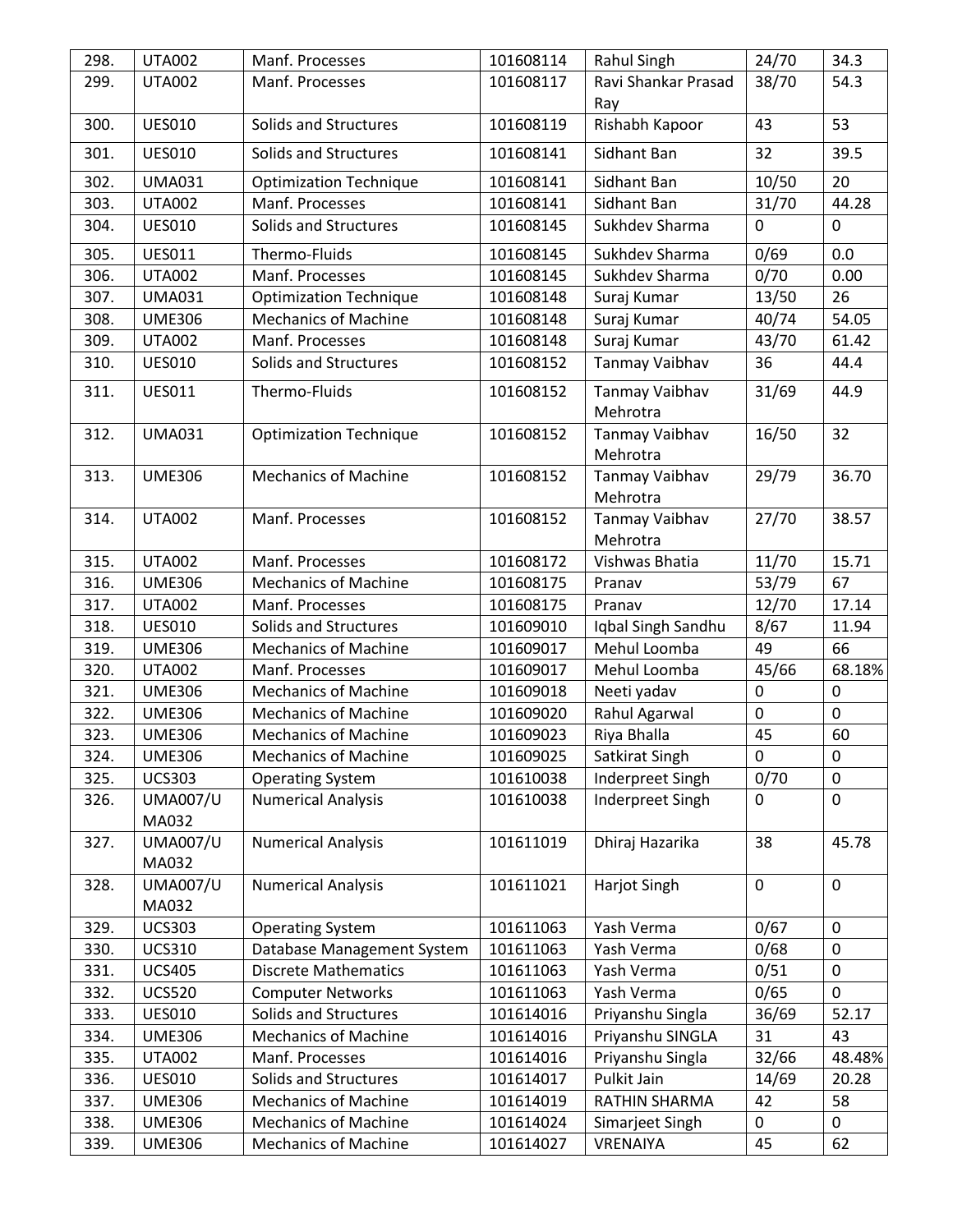|      |                 |                                 |           | <b>BHARDWAJ</b>       |             |             |
|------|-----------------|---------------------------------|-----------|-----------------------|-------------|-------------|
| 340. | <b>UES012</b>   | Engg. Materials                 | 101615026 | Aswath                | 0/57        | $\mathbf 0$ |
|      |                 |                                 |           | Sivakumaran           |             |             |
| 341. | <b>UCE306</b>   | Architectural Drg & Building    | 101652006 | Harpreet Singh        | 28/50       | 56          |
|      |                 | Construction                    |           | Jagral                |             |             |
| 342. | <b>UES011</b>   | Thermo-Fluid                    | 101652016 | Shoyeb Khan           | 33/62       | 53          |
| 343. | <b>UMA031</b>   | <b>Optimization Techniques</b>  | 101654019 | Praveen Verma         | 18/54       | 33          |
| 344. | <b>UES010</b>   | Solids and Structures           | 101654024 | Sirjan Ahluwalia      | 45/71       | 63          |
| 345. | <b>UES011</b>   | Thermofluids                    | 101654024 | Sirjan Ahluwalia      | 25/68       | 36.7        |
| 346. | <b>UMA031</b>   | <b>Optimization Techniques</b>  | 101654024 | Sirjan Ahluvalia      | 7/54        | 12          |
| 347. | <b>UTA002</b>   | Manf. Processes                 | 101654024 | Sirjan Ahluwalia      | 38/64       | 59.38       |
| 348. | <b>UES012</b>   | Engg. Materials                 | 101656021 | Sahil Vaid            | 0/57        | $\mathbf 0$ |
| 349. | <b>UME306</b>   | <b>Mechanics of Machine</b>     | 101658009 | <b>Ishan Thakur</b>   | 0/82        | $\mathbf 0$ |
| 350. | <b>UTA002</b>   | Manufacturing processes         | 101658009 | <b>Ishan Thakur</b>   | 0/69        | $\mathbf 0$ |
| 351. | <b>UME306</b>   | <b>Mechanics of Machine</b>     | 101659001 | Iqbal Singh Sandhu    | $\mathbf 0$ | $\mathbf 0$ |
| 352. | <b>UES012</b>   | Engg. Materials                 | 101661001 | Sourabh Kumar         | 20/73       | 27          |
| 353. | <b>UES010</b>   | <b>Solids and Structures</b>    | 101664003 | <b>Gurchet Singh</b>  | 29/71       | 40.84       |
| 354. | <b>UME306</b>   | <b>Mechanics of Machine</b>     | 101664003 | <b>Gurchet Singh</b>  | $\mathbf 0$ | $\Omega$    |
| 355. | <b>UTA002</b>   | Manf. Processes                 | 101664003 | <b>Gurchet Singh</b>  | 03/60       | 5.0%        |
| 356. | <b>UES010</b>   | Solids and Structures           | 101664005 | <b>Pulkit Sharma</b>  | 22/71       | 30.98       |
| 357. | <b>UME306</b>   | <b>Mechanics of Machine</b>     | 101664005 | <b>Pulkit Sharma</b>  | $\mathbf 0$ | $\mathbf 0$ |
| 358. | <b>UTA002</b>   | Manf. Processes                 | 101664005 | <b>Pulkit Sharma</b>  | 02/66       | 3.03%       |
| 359. | <b>UME306</b>   | <b>Mechanics of Machine</b>     | 101664017 | Pulkit jain           | $\mathbf 0$ | $\mathbf 0$ |
| 360. | <b>UEC405</b>   | Microprocessor and its          | 101665001 | Kawaljit Singh        | 0/75        | 0%          |
|      |                 | Applications                    |           | <b>Bindra</b>         |             |             |
| 361. | <b>UES012</b>   | Engg. Materials                 | 101665001 | Kawaljit Singh        | 0/57        | $\pmb{0}$   |
|      |                 |                                 |           | <b>Bindra</b>         |             |             |
| 362. | <b>UMA007/U</b> | <b>Numerical Analysis</b>       | 101665001 | Kawaljeet Singh Bindr | 0/76        | $\mathbf 0$ |
|      | MA032           |                                 |           |                       |             |             |
| 363. | <b>UCE501</b>   | Soil Mechanics                  | 101682011 | Parminder Singh       | 0/75        | $\mathbf 0$ |
| 364. | <b>UCS503</b>   | Software Engineering            | 101683038 | Jatin Goel            | 27/59       | 45.7        |
| 365. | <b>UME505</b>   | <b>Manufacturing Technology</b> | 101688014 | Prashant Jindal       | 51/82       | 62          |
| 366. | <b>UME408</b>   | Machine Design-1                | 101689001 | Himanshu Gupta        | 46/72       | 63.9        |
| 367. | <b>UPE502</b>   | <b>Metal Cutting</b>            |           | Aman Kumar            |             |             |
|      | <b>UTA007</b>   |                                 | 101694001 |                       |             | 0           |
| 368. |                 | Comp. Prog I                    | 101701009 | Karaj Khosla          | 2/48        | 2.78        |
| 369. | <b>UES009</b>   | Mechanics                       | 101701012 | Lavisha Bashambu      | 0/35        | $\Omega$    |
| 370. | <b>UTA007</b>   | Comp. Prog I                    | 101701012 | Lavisha               | 9/48        | 15.28       |
| 371. | <b>UEN002</b>   | Energy & Environment            | 101701018 | Qurica Dhawan         | 36          | 13          |
| 372. | <b>UES009</b>   | Mechanics                       | 101701018 | Qurica Dhawan         | 3           | 7.80        |
| 373. | <b>UES009</b>   | Mechanics                       | 101701020 | Saksham Sharma        | 07/43       | 16.28       |
| 374. | <b>UCB008</b>   | <b>Applied Chemistry</b>        | 101701024 | Sidharth Pandey       | 51/75       | 68%         |
| 375. | <b>UES009</b>   | Mechanics                       | 101702009 | Karaj Khosla          | 0/35        | 0           |
| 376. | <b>UTA007</b>   | Comp. Prog I                    | 101702024 | Devashish Chandel     | 0/48        | 2.78        |
| 377. | <b>UTA007</b>   | Comp. Prog I                    | 101702030 | <b>Gurjot Singh</b>   | 4/48        | 5.71        |
| 378. | <b>UEC001</b>   | <b>Electronic Engineering</b>   | 101702052 | Nishant Dhawan        |             | $\Omega$    |
| 379. | <b>UPH004</b>   | <b>Applied Physics</b>          | 101702052 | Nishant Dhawan        | 3/77        | 3.9         |
| 380. | <b>UTA015</b>   | Engg. Drawing                   | 101702052 | Nishant Dhawan        | 0/83        | $\mathbf 0$ |
| 381. | <b>UEC001</b>   | <b>Electronic Engineering</b>   | 101702061 | Punnet Kaur Rathore   |             | $\mathbf 0$ |
| 382. | <b>UEC001</b>   | <b>Electronic Engineering</b>   | 101702064 | Rahul Gupta           |             | 40%         |
| 383. | <b>UPH004</b>   | <b>Applied Physics</b>          | 101702064 | Rajat Gupta           | 3/77        | 3.9         |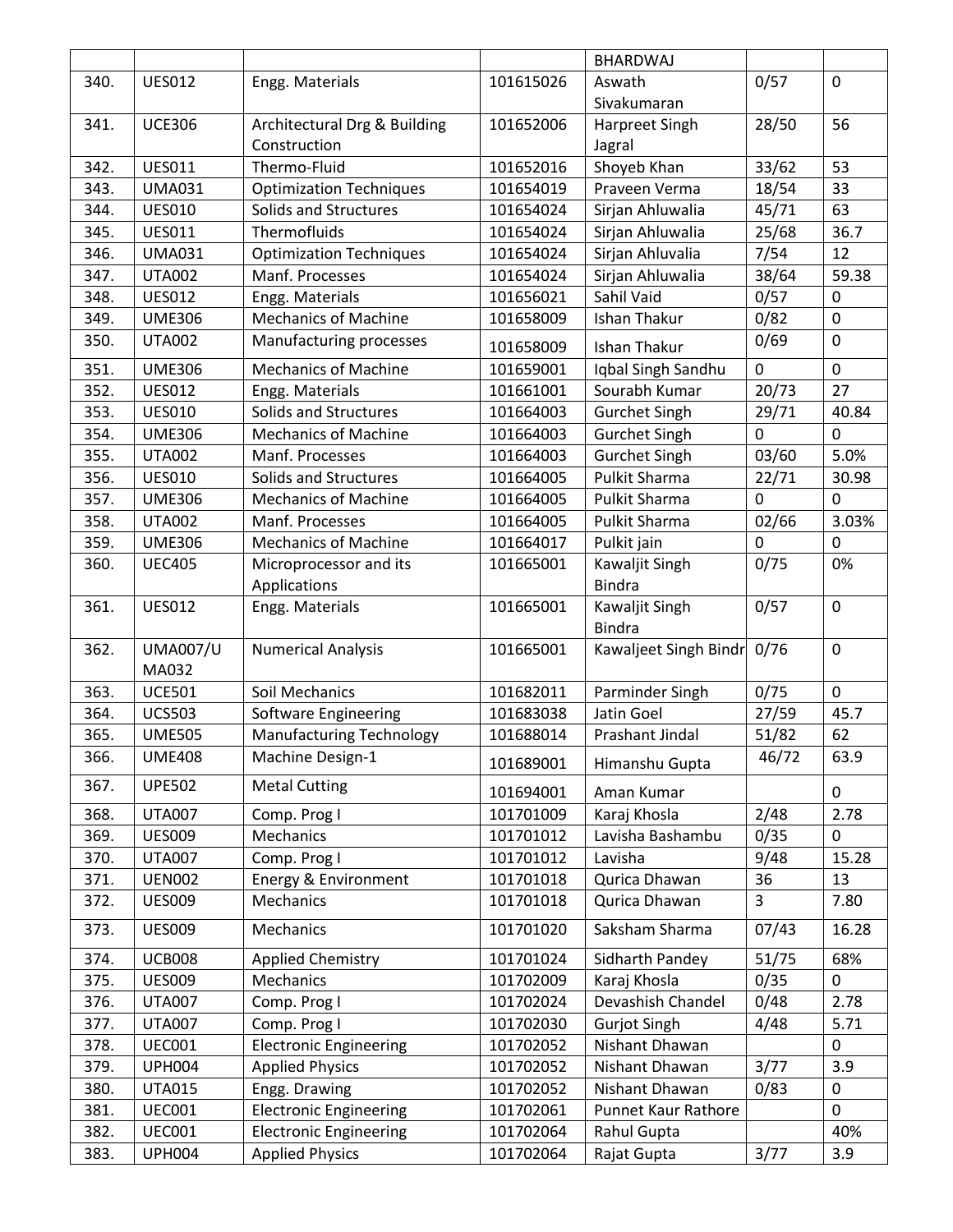| 384. | <b>UPH004</b>            | <b>Applied Physics</b>            | 101702066 | <b>Raman Garg</b>     | 20/72 | 27.7        |
|------|--------------------------|-----------------------------------|-----------|-----------------------|-------|-------------|
| 385. | <b>UPH004</b>            | <b>Applied Physics</b>            | 101702073 | Shine Kukreja         | 0/79  | $\Omega$    |
| 386. | <b>UEC001</b>            | Electronics Engg.                 | 101702081 | Suryansh Slathiya     | 31/77 | 40.25       |
| 387. | <b>UHU003</b>            | <b>Professional Communication</b> | 101702081 | Suryaansh Slathia     | 26/56 | 46          |
| 388. | <b>UTA015</b>            | Engg. Drawing                     | 101702081 | Suryaansh Slathia     | 34    | 45.94       |
| 389. | <b>UES009</b>            | Mechanics                         | 101703001 | Aadhar Toshniwal      | 0/40  | $\mathbf 0$ |
| 390. | <b>UES009</b>            | Mechanics                         | 101703004 | Aanindya Trehan       | 1/40  | 2.5         |
| 391. | <b>UCB008</b>            | <b>Applied Chemistry</b>          | 101703099 | Arnav Gupta           |       | 47%         |
| 392. | <b>UCB008</b>            | <b>Applied Chemistry</b>          | 101703123 | Avnish Niranjan       |       | 19%         |
| 393. | <b>UCB008</b>            | <b>Applied Chemistry</b>          | 101703125 | Abinav Mangle         |       | 16%         |
| 394. | <b>UES009</b>            | Mechanics                         | 101703125 | Avibhav Mangla        | 2/36  | 5.5         |
| 395. | <b>UMA003/U</b>          | Math-I                            | 101703125 | Abhinav Mangle        |       | 10          |
|      | MA001                    |                                   |           |                       |       |             |
| 396. | <b>UTA007</b>            | Comp. Prog I                      | 101703232 | Himanshu Gupta        | 6/46  | 8.57        |
| 397. | <b>UES009</b>            | Mechanics                         | 101703260 | Jaspreet Monga        | 0/36  | 0           |
| 398. | <b>UTA007</b>            | Comp. Prog I                      | 101703260 | Jaspreet Monga        | 6/46  | 8.57        |
| 399. | <b>UTA007</b>            | Comp. Prog I                      | 101703280 | Kartik                | 2/48  | 3.17        |
| 400. | <b>UTA015</b>            | Engg. Drawing                     | 101703302 | <b>KUSHAL SAITIA</b>  | 49/76 | 64.47       |
| 401. | <b>UES009</b>            | Mechanics                         | 101703310 | Lohit Mahajan         | 0/35  | $\mathbf 0$ |
| 402. | <b>UTA007</b>            | Comp. Prog I                      | 101703310 | Lohit Mahajan         | 4/48  | 5.56        |
| 403. | <b>UES009</b>            | Mechanics                         | 101703335 | Mayank Aggrawal       | 0/38  | 0           |
| 404. | <b>UMA003/U</b>          | Math-I                            | 101703335 | <b>MAYANK</b>         | 0/49  | $\mathbf 0$ |
|      | MA001                    |                                   |           | AGGARWAL              |       |             |
| 405. | <b>UES009</b>            | Mechanics                         | 101703388 | Piyush Mathur         | 22    | 68.75       |
| 406. | <b>UES009</b>            | Mechanics                         | 101703397 | Pranav Agarwal        | 24    | 64.86       |
| 407. | <b>UEN002</b>            | Energy & Environment              | 101703407 | Pulkit Gandhi         | 36    | 13          |
| 408. | <b>UES009</b>            | Mechanics                         | 101703407 | Pulkit Gandhi         | 9     | 25.00       |
| 409. | <b>UEN002</b>            | Energy & Environment              | 101703415 | Rachit Shukla         | 36    | 13          |
| 410. | <b>UEN002</b>            | Energy & Environment              | 101703416 | Roevart Gupta         | 36    | 11          |
| 411. | <b>UES009</b>            | Mechanics                         | 101703416 | Raevant Gupta         | 5     | 13.16       |
| 412. | <b>UES009</b>            | Mechanics                         | 101703428 | Rajat Jain            | 25    | 65.78       |
| 413. | <b>UTA015</b>            | Engg. Drawing                     | 101703449 | <b>ROHAN PARMAR</b>   | 37/76 | 48.68       |
| 414. | <b>UEN002</b>            | Energy & Environment              | 101703502 | Shashwat Jain         | 00    | 00          |
| 415. | <b>UES009</b>            | Mechanics                         | 101703502 | Shashwat Jain         | 0/42  | 0.0         |
| 416. | <b>UMA003/U</b><br>MA001 | Math-I                            | 101703502 | Shashvat Jain         | 0/51  | $\mathbf 0$ |
| 417. | <b>UTA007</b>            | Comp. Prog I                      | 101703502 | Shashvat Jain         | 0/40  | $\mathbf 0$ |
| 418. | <b>UCB008</b>            | <b>Applied Chemistry</b>          | 101703527 | Shruti Sharma         | 42/75 | 56%         |
| 419. | <b>UCB008</b>            | <b>Applied Chemistry</b>          | 101703537 | Sidharth Aggarwal     | 52/75 | 69.3        |
| 420. | <b>UCB008</b>            | <b>Applied Chemistry</b>          | 101703549 | Simran preet Kaur     | 6/75  | 8%          |
| 421. | <b>UTA015</b>            | Engg. Drawing                     | 101703578 | <b>TANISHKA GUPTA</b> | 49/78 | 62.82       |
| 422. | <b>UES009</b>            | Mechanics                         | 101703581 | Tanya Chandra         | 18/37 | 48.65       |
| 423. | <b>UCB008</b>            | <b>Applied Chemistry</b>          | 101703582 | Tanya Wahi            | 3/72  | 4%          |
| 424. | <b>UEE001</b>            | <b>Electrical Engineering</b>     | 101703582 | Tanya Wahi            | 07/83 | 8.43%       |
| 425. | <b>UES009</b>            | Mechanics                         | 101703582 | Tanya Wahi            | 9/37  | 24.32       |
| 426. | <b>UTA007</b>            | Comp. Prog I                      | 101703582 | Tanya Wahi            | 0/39  | 0           |
| 427. | <b>UCB008</b>            | <b>Applied Chemistry</b>          | 101703590 | <b>Udbhav Vikas</b>   | 0/72  | 0%          |
| 428. | <b>UEE001</b>            | <b>Electrical Engineering</b>     | 101703590 | Udbhav Vikas          | 00/83 | 0.00%       |
| 429. | <b>UTA007</b>            | Comp. Prog I                      | 101703590 | <b>Udbhav Vikas</b>   | 0/39  | 0           |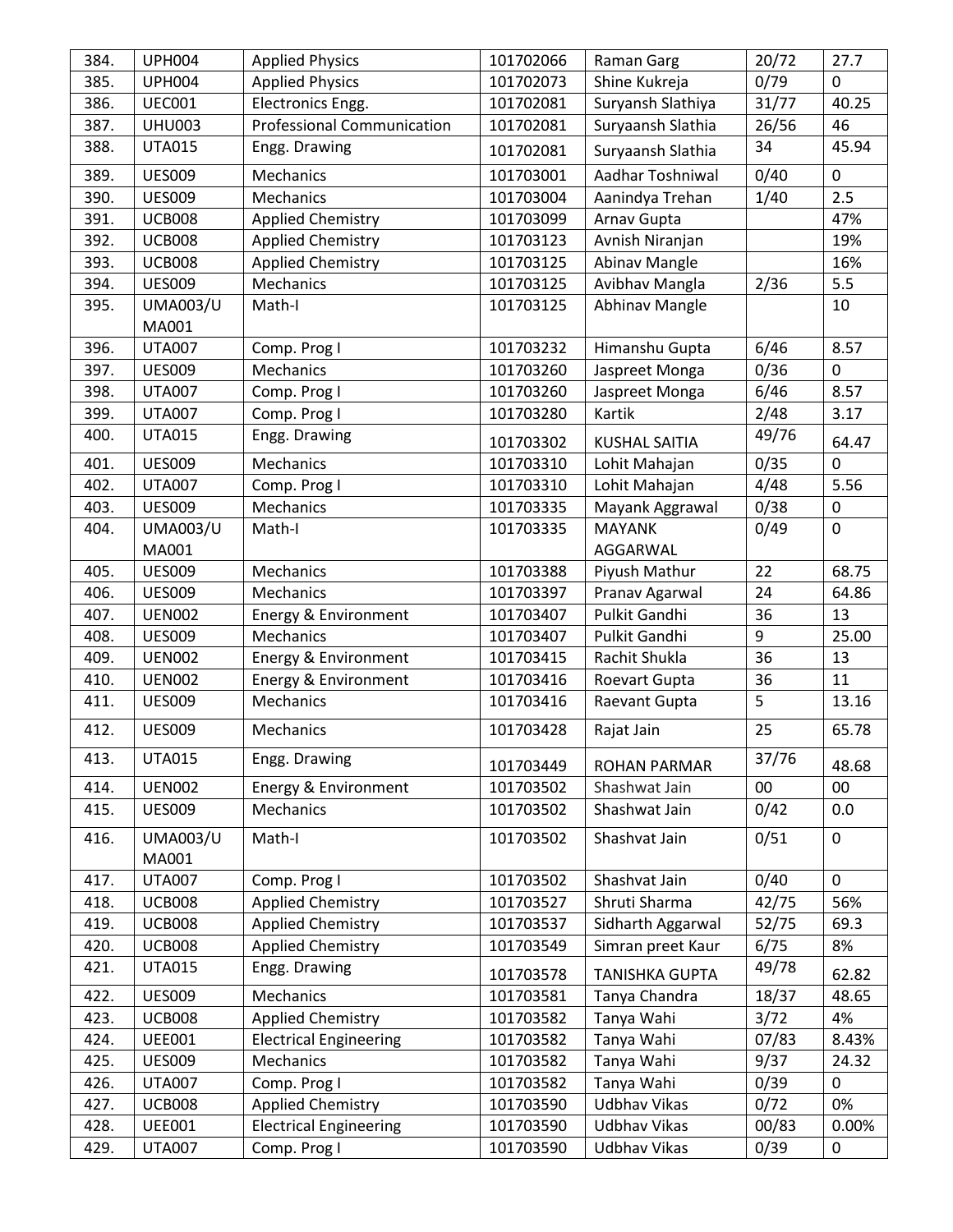| 430. | <b>UEE001</b>            | <b>Electrical Engineering</b>     | 101703591 | Udit Bhayana       | 18/83 | 21.68%         |
|------|--------------------------|-----------------------------------|-----------|--------------------|-------|----------------|
| 431. | <b>UES009</b>            | Mechanics                         | 101703591 | Udit Bhayana       | 19/33 | 57.58          |
| 432. | <b>UCB008</b>            | <b>Applied Chemistry</b>          | 101703611 | Vatan Singh        | 15/72 | 20%            |
| 433. | <b>UEE001</b>            | <b>Electrical Engineering</b>     | 101703611 | Vatan Singh        | 17/83 | 20.48%         |
| 434. | <b>UTA007</b>            | Comp. Prog I                      | 101703611 | Vatan Singh        | 0/39  | $\mathbf 0$    |
| 435. | <b>UCB008</b>            | <b>Applied Chemistry</b>          | 101703623 | Vishwas Modanwala  | 6/72  | 8%             |
| 436. | <b>UEE001</b>            | <b>Electrical Engineering</b>     | 101703623 | Vishwas Modanwal   | 0/83  | 0.00%          |
| 437. | <b>UTA007</b>            | Comp. Prog I                      | 101703623 | Vishwas Modanwal   | 0/39  | $\mathbf 0$    |
| 438. | <b>UCB008</b>            | <b>Applied Chemistry</b>          | 101703634 | Akash              | 8/76  | 10             |
| 439. | <b>UEE001</b>            | <b>Electrical Engineering</b>     | 101703634 | Akash              | 0/68  | 0              |
| 440. | <b>UES009</b>            | Mechanics                         | 101703634 | Akash              | 09/40 | 22.5           |
| 441. | <b>UTA007</b>            | Comp. Prog I                      | 101704001 | Aakash Kumar       | 3/37  | 8.77           |
| 442. | <b>UTA015</b>            | Engg. Drawing                     | 101704022 | Amogh Saxena       | 37/76 | 48.6           |
| 443. | <b>UMA003/U</b>          | Math-I                            | 101704023 | Aneesh Jain        | 0/52  | $\mathbf 0$    |
|      | MA001                    |                                   |           |                    |       |                |
| 444. | <b>UTA007</b>            | Comp. Prog I                      | 101704023 | Aneesh Jain        | 7/39  | 16.42          |
| 445. | <b>UTA007</b>            | Comp. Prog I                      | 101704028 | Anmoldeep Benipal  | 6/39  | 14.93          |
| 446. | <b>UPH004</b>            | <b>Applied Physics</b>            | 101704043 | Ayushi Gupta       | 31/59 | 52             |
| 447. | <b>UTA007</b>            | Comp. Prog I                      | 101704046 | Chandan Gupta      | 0/48  | 2.78           |
| 448. | <b>UTA007</b>            | Comp. Prog I                      | 101704049 | Divyam Bhayana     | 0/48  | 0              |
| 449. | <b>UPH004</b>            | <b>Applied Physics</b>            | 101704069 | Kartikeya Sachdeva | 1/79  | 1.2            |
| 450. | <b>UMA003/U</b>          | Math-I                            | 101704071 | Kshitij Jha        | 0/52  | $\mathbf 0$    |
|      | MA001                    |                                   |           |                    |       |                |
| 451. | <b>UPH004</b>            | <b>Applied Physics</b>            | 101704071 | Kshitij Jha        | 2/79  | 2.5            |
| 452. | <b>UEC001</b>            | <b>Electronic Engineering</b>     | 101704083 | Paras Nohwar       |       | $\overline{0}$ |
| 453. | <b>UPH004</b>            | <b>Applied Physics</b>            | 101704083 | Paras Nohwar       | 2/77  | 2.6            |
| 454. | <b>UTA015</b>            | Engg. Drawing                     | 101704083 | Paras Nohwar       | 0/83  | $\mathbf 0$    |
| 455. | <b>UEC001</b>            | <b>Electronic Engineering</b>     | 101704097 | Raj Vaibhav        |       | $\mathbf{0}$   |
| 456. | <b>UPH004</b>            | <b>Applied Physics</b>            | 101704097 | Raj Vaibhav        | 2/77  | 2.6            |
| 457. | <b>UTA015</b>            | Engg. Drawing                     | 101704097 | Raj Vaibhav        | 0/83  | $\mathbf 0$    |
| 458. | <b>UTA015</b>            | Engg. Drawing                     | 101704120 | Siddharth Singh    | 44    | 62.85          |
| 459. | <b>UEC001</b>            | <b>Electronics Engineering</b>    | 101704134 | Vaibhav Dhingwani  | 38/72 | 52.77          |
| 460. | <b>UHU003</b>            | <b>Professional Communication</b> | 101704134 | Vaibhav Dhingwani  | 7/56  | 12.5           |
| 461. | <b>UTA007</b>            | Comp. Prog I                      | 101704134 | Vaibhav Dhingwani  | 11/39 | 31.15          |
| 462. | <b>UTA015</b>            | ED                                | 101704134 | Vaibhav Dhingwani  | 41/79 | 51.89          |
| 463. | <b>UTA015</b>            | ED                                | 101705005 | Agrima Kapoor      | 22/57 | 0.385          |
|      |                          |                                   |           |                    |       | 965            |
| 464. | <b>UMA003/U</b>          | Math-I                            | 101705006 | Akshat Aggarwal    | 16/49 | 33             |
|      | MA001                    |                                   |           |                    |       |                |
| 465. | <b>UPH004</b>            | <b>Applied Physics</b>            | 101705006 | Akshat Aggarwal    | 27/74 | 36             |
| 466. | <b>UPH004</b>            | <b>Applied Physics</b>            | 101705006 | Suryansh Slathia   | 18/76 | 23             |
| 467. | <b>UTA015</b>            | <b>ED</b>                         | 101705006 | Akshat Agarwal     | 27/57 | 0.389          |
|      |                          |                                   |           | Aseem Sharma       | 4/39  |                |
| 468. | <b>UTA007</b>            | Comp. Prog I                      | 101705012 |                    |       | 11.94          |
| 469. | <b>UEC001</b>            | <b>Electronic Engineering</b>     | 101705042 | Parul Gupta        |       | 0              |
| 470. | <b>UPH004</b>            | <b>Applied Physics</b>            | 101705042 | Parul Gupta        | 2/77  | 2.6            |
| 471. | <b>UTA015</b>            | Engg. Drawing                     | 101705042 | Parul Gupta        | 0/83  | 0              |
| 472. | <b>UEC001</b>            | <b>Electronic Engineering</b>     | 101705044 | Ragahv Diwedi      |       | 0              |
| 473. | <b>UHU003</b>            | <b>Professional Communication</b> | 101705044 | Raghav Dwivedi     | 6/58  | 10             |
| 474. | <b>UMA003/U</b><br>MA001 | Math-I                            | 101705044 | RAGHAV DWIVEDI     | 5/49  | 10             |
|      |                          |                                   | 101705044 |                    |       | 3.9            |
| 475. | <b>UPH004</b>            | <b>Applied Physics</b>            |           | Raghav Dwivedi     | 3/77  |                |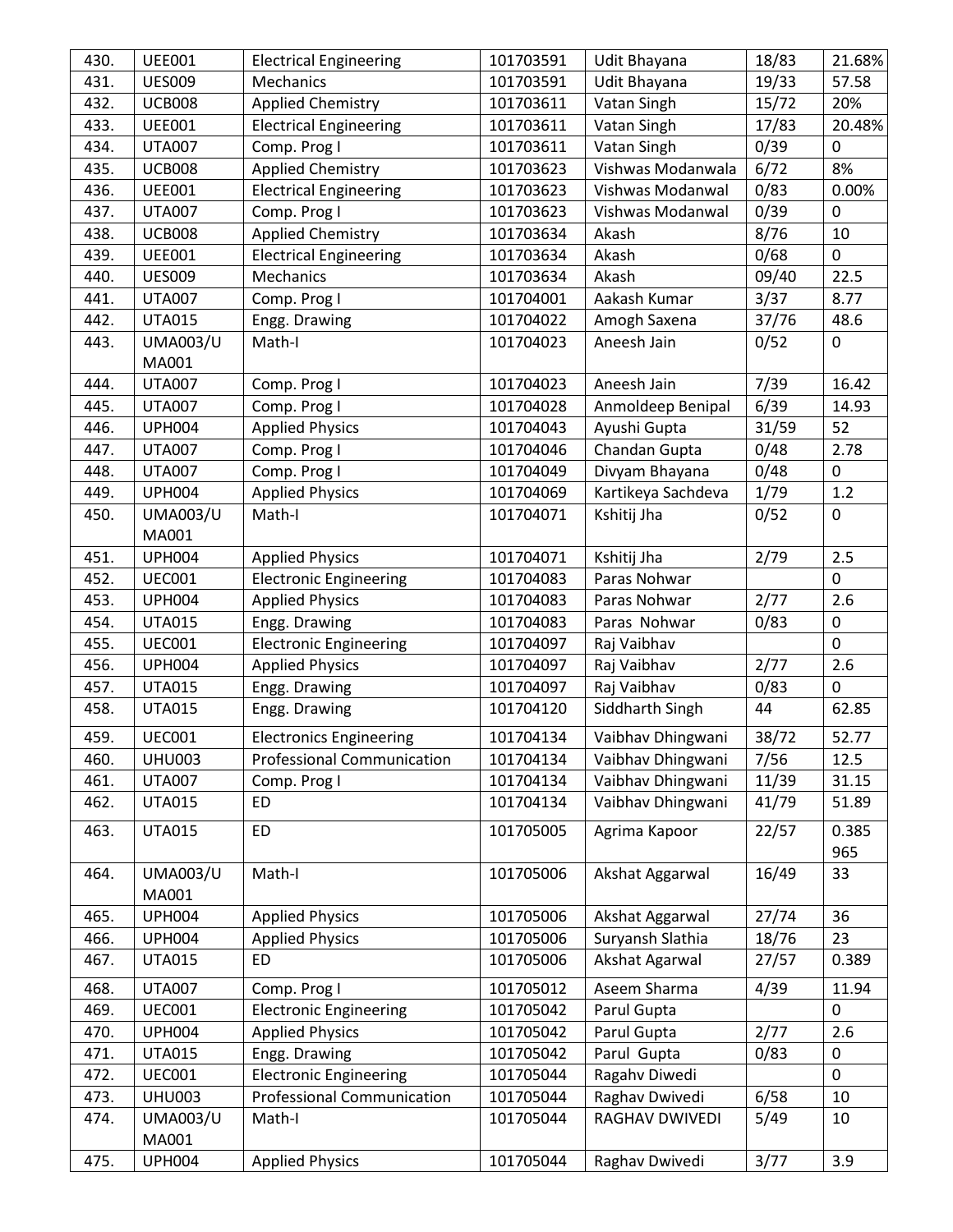| 476. | <b>UTA015</b>   | Engg. Drawing                     | 101705044 | Raghav Dwivedi       | 10/83 | 12          |
|------|-----------------|-----------------------------------|-----------|----------------------|-------|-------------|
| 477. | <b>UPH004</b>   | <b>Applied Physics</b>            | 101705046 | Rajeshwar Singh      | 1/77  | 1.3         |
| 478. | <b>UPH004</b>   | <b>Applied Physics</b>            | 101705055 | Shambhavi Sharma     | 0/79  | $\mathbf 0$ |
| 479. | <b>UEC001</b>   | Electronics Engg.                 | 101705057 | Shivam Singhal       | 10/76 | 13.15       |
| 480. | <b>UPH004</b>   | <b>Applied Physics</b>            | 101705057 | Shivam Singaal       | 9/76  | 11          |
| 481. | <b>UTA007</b>   | Comp. Prog I                      | 101705057 | Shivam Singhal       | 0/48  | $\mathbf 0$ |
| 482. | <b>UTA015</b>   | Engg. Drawing                     | 101705057 | Shivam Singhal       | 17    | 22.36       |
| 483. | <b>UTA015</b>   | ED                                | 101705070 | Yash Singh Juneja    | 42/79 | 0.531       |
|      |                 |                                   |           |                      |       |             |
| 484. | <b>UTA015</b>   | Engg. Drawing                     | 101706035 | Ardishpal Singh      | 43/72 | 59.7        |
| 485. | <b>UHU003</b>   | <b>Professional Communication</b> | 101706039 | Arshia Marwah        | 24/56 | 42          |
| 486. | <b>UPH004</b>   | <b>Applied Physics</b>            | 101706039 | Arshia Marwah        | 34/73 | 47          |
| 487. | <b>UEC001</b>   | Electronics Engg.                 | 101706045 | Avishraant Modi      | 17/42 | 40%         |
| 488. | <b>UPH004</b>   | <b>Applied Physics</b>            | 101706045 | Avishraant Modi      | 29/64 | 45          |
| 489. | <b>UTA015</b>   | Engg. Drawing                     | 101706045 | Avishraant Modi      | 27/76 | 35.5        |
| 490. | <b>UPH004</b>   | <b>Applied Physics</b>            | 101706129 | Rishika Jakhar       | 0/72  | $\mathbf 0$ |
| 491. | <b>UPH004</b>   | <b>Applied Physics</b>            | 101706142 | Sanyam Jain          | 24/77 | 31.1        |
| 492. | <b>UPH004</b>   | <b>Applied Physics</b>            | 101706143 | Sarthak Gupta        | 0/77  | $\mathbf 0$ |
| 493. | <b>UTA015</b>   | <b>ED</b>                         | 101706183 | Tarun Yadav          | 41/69 | 0.594       |
| 494. | <b>UPH004</b>   | <b>Applied Physics</b>            | 101708044 | <b>Balreet Singh</b> | 30/59 | 51          |
| 495. | <b>UTA015</b>   | Engg. Drawing                     | 101708044 | <b>Balreet Singh</b> | 32/76 | 42          |
| 496. | <b>UTA015</b>   | Engg. Drawing                     | 101708054 | Devansh Devgan       | 37/73 | 50.68       |
| 497. | <b>UTA007</b>   | Comp. Prog I                      | 101708060 | Eshaan Arora         | 2/48  | 2.78        |
| 498. | <b>UHU003</b>   | <b>Professional Communication</b> | 101708080 | Janpreet Singh       | 19    | 45          |
| 499. | <b>UPH004</b>   | <b>Applied Physics</b>            | 101708080 | Janpreet Singh       | 29/72 | 40          |
| 500. | <b>UTA015</b>   | Engg. Drawing                     | 101708080 | Janpreet Singh       | 0/    | 35.29       |
| 501. | <b>UEC001</b>   | <b>Electronic Engineering</b>     | 101708163 | Sankalp Raghav       | 24/74 | 33%         |
| 502. | <b>UPH004</b>   | <b>Applied Physics</b>            | 101708163 | Sankalp Raghav       | 46/77 | 59.7        |
| 503. | <b>UTA015</b>   | Engg. Drawing                     | 101708163 | Sankalp Raghav       | 10/74 | 13.5%       |
| 504. | <b>UTA015</b>   | Engg. Drawing                     | 101708173 | Shivam Gaur          | 49    | 64.47       |
| 505. | <b>UTA015</b>   | Engg. Drawing                     | 101708197 | <b>TUSHANT SINGH</b> | 45/78 | 57.69       |
| 506. | <b>UEC001</b>   | <b>Electronics Engineering</b>    | 101708218 | Pradosh Aggarwal     | 20/44 | 45%         |
| 507. | <b>UPH004</b>   | <b>Applied Physics</b>            | 101708218 | Pradosh Aggarwal     | 10/74 | 13.5        |
| 508. | <b>UTA007</b>   | Comp. Prog I                      | 101708218 | Pradosh Aggarwal     | 6/39  | 17.91       |
| 509. | <b>UTA015</b>   | Engg. Drawing                     |           |                      | 18/50 |             |
|      |                 |                                   | 101708218 | PARDOSH              |       | 36          |
| 510. | <b>UEC001</b>   | Electronics Engg.                 | 101709001 | Abhyudai Reddy       | 35/   | 44%         |
| 511. | <b>UPH004</b>   | <b>Applied Physics</b>            | 101709026 | Samyak Jain          | 41/77 | 53.2        |
| 512. | <b>UPH004</b>   | <b>Applied Physics</b>            | 101709028 | Sarthak Sachdeva     | 40/70 | 57.1        |
| 513. | <b>UTA007</b>   | Comp. Prog I                      | 101714007 | Bhavye Jain          | 0/48  | $\mathbf 0$ |
| 514. | <b>UPH004</b>   | <b>Applied Physics</b>            | 101714024 | Saransh Gupta        | 47/77 | 61.0        |
| 515. | <b>UTA015</b>   | Engg. Drawing                     | 101714026 | Sparsh Sharma        | 46    | 65.71       |
| 516. | <b>UES009</b>   | Mechanics                         | 101715075 | Khushi Gupta         | 0/35  | 0           |
| 517. | <b>UTA007</b>   | Comp. Prog I                      | 101715075 | Khushi Gupta         | 11/48 | 21.43       |
| 518. | <b>UMA003/U</b> | Math-I                            | 101715080 | Mangesh Kumar        | 28/50 | 56          |
|      | MA001           |                                   |           |                      |       |             |
| 519. | <b>UES009</b>   | Mechanics                         | 101715085 | Mohit Sharma         | 18/38 | 50          |
| 520. | <b>UES009</b>   | Mechanics                         | 101715108 | Piyush Chauhan       | 21    | 65.62       |
| 521. | <b>UES009</b>   | Mechanics                         | 101715110 | Piyush Singla        | 19    | 59.37       |
| 522. | <b>UEE001</b>   | <b>ELECTRICAL ENGINEERING</b>     | 101715116 | Prateek Pranav Gupta | 38/66 | 57.6%       |
| 523. | <b>UES009</b>   | Mechanics                         | 101715116 | Prateek Pranav       | 16    | 51.61       |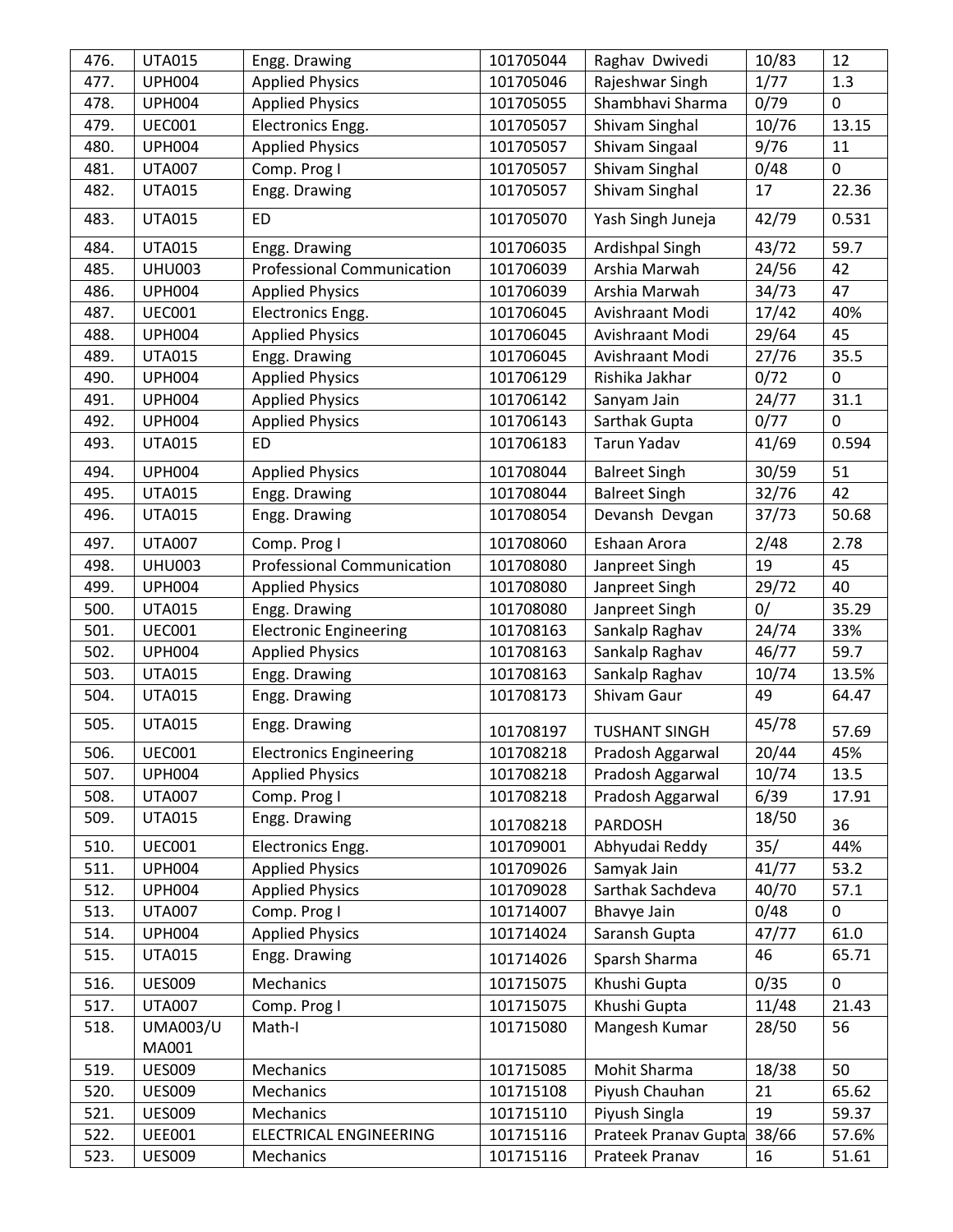|              |                 |                                                 |           | Gupta               |                |                  |
|--------------|-----------------|-------------------------------------------------|-----------|---------------------|----------------|------------------|
| 524.         | <b>UCB008</b>   | <b>Applied Chemistry</b>                        | 101715159 | Tanishq Mehta       | 37/79          | 46.8%            |
| 525.         | <b>UES011</b>   | Thermo-Fluid                                    | 101782013 | Parshant Kumar      | 37/62          | 60               |
| 526.         | <b>UTA002</b>   | Manufacturing processes                         | 101782013 | Parshant Kumar      | 52/69          | 68.12            |
| 527.         | <b>UCS303</b>   | <b>Operating System</b>                         | 101783028 | Navneet Kaur        | 0/67           | 0                |
| 528.         | <b>UCS310</b>   | Database Management System                      | 101783028 | Navneet Kaur        | 10/68          | 15               |
| 529.         | <b>UCS405</b>   | <b>Discrete Mathematics</b>                     | 101783028 | Navneet Kaur        | 10/56          | 18               |
| 530.         | <b>UCS520</b>   | <b>Computer Networks</b>                        | 101783028 | Navneet Kaur        | 5/63           | 7.93             |
| 531.         | <b>UES012</b>   | Engg. Materials                                 | 101783028 | Navneet Kaur        | 00/76          | 0                |
| 532.         | <b>UCS520</b>   | <b>Computer Networks</b>                        | 101783034 | Purnima             | 3/63           | 4.76             |
| 533.         | <b>UMA007/U</b> | <b>Numerical Analysis</b>                       | 101783048 | Ankit Sinha         | $\overline{0}$ | $\mathbf 0$      |
|              | MA032           |                                                 |           |                     |                |                  |
| 534.         | <b>UMA031</b>   | <b>Optimization Techniques</b>                  | 101784015 | Sanamdeep Singh     | 23/54          | 42               |
| 535.         | <b>UES010</b>   | Solids and Structures                           | 101788018 | Nitpreet Randhawa   | 33             | 40.7             |
| 536.         | <b>UES011</b>   | Thermo-Fluids                                   | 101788018 | Nitpreet Singh      | 30/67          | 44.7             |
|              |                 |                                                 |           | Randhawa            |                |                  |
| 537.         | <b>UTA002</b>   | Manf. Processes                                 | 101788018 | Nitpreet Randhawa   | 30/70          | 42.85            |
| 538.         | <b>PCA109</b>   | <b>Computer Programming</b>                     | 201700004 | <b>Rushil Singh</b> | 7/79           | 8.86             |
| 539.         | <b>PCA110</b>   | Lamp and Designning                             | 201700004 | <b>Rushil Singh</b> | 4/74           | 5.4%             |
| 540.         | <b>PCA316</b>   | Software Engg. & Project Manage                 | 201780011 | Deepak Gupta        | 18/50          | 36%              |
| 541.         | <b>PCA316</b>   | Software Engg. & Project Manago                 | 201780051 | Sahil Kaushal       | 0/54           | 0                |
| 542.         | <b>PBT202</b>   | <b>Bioprocess Technology</b>                    | 301601004 | Apinder Kaur        | $\mathbf 0$    | $\mathbf 0$      |
| 543.         | PBT304          | Pharmaceutical Tech.                            | 301601004 | Apinder Kaur        | $\mathbf 0$    | $\pmb{0}$        |
|              | <b>PBT305</b>   |                                                 | 301601004 | Apinder Kaur        | $\mathbf 0$    | $\pmb{0}$        |
| 544.<br>545. | <b>PBT306</b>   | Plant Biotechnology<br>Animal & Stem Cell Tech. | 301601004 |                     | $\pmb{0}$      | $\pmb{0}$        |
|              |                 |                                                 |           | Apinder Kaur        | $\mathbf 0$    | $\mathbf 0$      |
| 546.         | <b>PBT313</b>   | Molecular<br>&<br>Medicine<br>Diagnostic        | 301601004 | Apinder Kaur        |                |                  |
| 547.         | <b>PHU301</b>   | Entrepreneurship & IPR                          | 301601004 | Apinder Kaur        | 0/54           | $\mathbf 0$      |
| 548.         | <b>PBT202</b>   | <b>Bioprocess Technology</b>                    | 301601011 | Iqbaljit Kaur       | $\mathbf 0$    | $\mathbf 0$      |
| 549.         | <b>PBT304</b>   | Pharmaceutical Tech.                            | 301601011 | Iqbaljit Kaur       | $\mathbf 0$    | $\boldsymbol{0}$ |
| 550.         | <b>PBT305</b>   | Plant Biotechnology                             | 301601011 | Iqbaljit Kaur       | 0              | $\mathbf 0$      |
| 551.         | <b>PBT306</b>   | Animal & Stem Cell Tech.                        | 301601011 | Iqbaljit Kaur       | $\pmb{0}$      | $\mathbf 0$      |
| 552.         | <b>PBT313</b>   | Molecular<br>Medicine<br>&                      | 301601011 | Iqbaljit Kaur       | $\mathbf 0$    | $\mathbf 0$      |
|              |                 | Diagnostic                                      |           |                     |                |                  |
| 553.         | <b>PHU301</b>   | Entrepreneurship & IPR                          | 301601011 | Iqbaljit Kaur       | 0/54           | $\mathbf{0}$     |
| 554.         | <b>PBT202</b>   | <b>Bioprocess Technology</b>                    | 301601013 | Karmjeet Kaur       | 28             | 38.3             |
| 555.         | <b>PBT304</b>   | Pharmaceutical Tech.                            | 301601013 | Karamjeet Kaur      | 23/63          | 37               |
| 556.         | <b>PBT305</b>   | Plant Biotechnology                             | 301601013 | Karmjeet Kaur       | 20             | 32               |
| 557.         | <b>PBT306</b>   | Animal & Stem Cell Tech.                        | 301601013 | Karmjeet Kaur       | 24/62          | 38               |
| 558.         | <b>PBT313</b>   | Molecular<br>Medicine<br>&                      | 301601013 | Karmjeet Kaur       | 23/61          | 37               |
|              |                 | Diagnostic                                      |           |                     |                |                  |
| 559.         | <b>PHU301</b>   | Entrepreneurship & IPR                          | 301601013 | Karamjeet Kaur      | 22/54          | 40.74            |
| 560.         | <b>PBT202</b>   | <b>Bioprocess Technology</b>                    | 301601017 | Neeru Yadav         | 0              | 0                |
| 561.         | <b>PBT304</b>   | Pharmaceutical Tech.                            | 301601017 | Neeru Yadav         | 0              | 0                |
| 562.         | <b>PBT305</b>   | Plant Biotechnology                             | 301601017 | Neery Yadav         | $\mathbf 0$    | $\mathbf 0$      |
| 563.         | <b>PBT306</b>   | Animal & Stem Cell Tech.                        | 301601017 | Neeru Yadav         | 0              | $\pmb{0}$        |
| 564.         | <b>PBT313</b>   | Molecular<br>Medicine<br>&                      | 301601017 | Neeru Yadav         | $\mathbf 0$    | $\mathbf 0$      |
|              |                 | Diagnostic                                      |           |                     |                |                  |
| 565.         | <b>PHU301</b>   | Entrepreneurship & IPR                          | 301601017 | Neeru Yadav         | 0/54           | $\mathbf 0$      |
| 566.         | <b>PCY308</b>   | Organic structure and analysis                  | 301602002 | Akanksha Chhikara   | 18             | 48.64            |
| 567.         | <b>PCY308</b>   | Organic structure and analysis                  | 301602022 | Ishita Sharma       | 21             | 56.75            |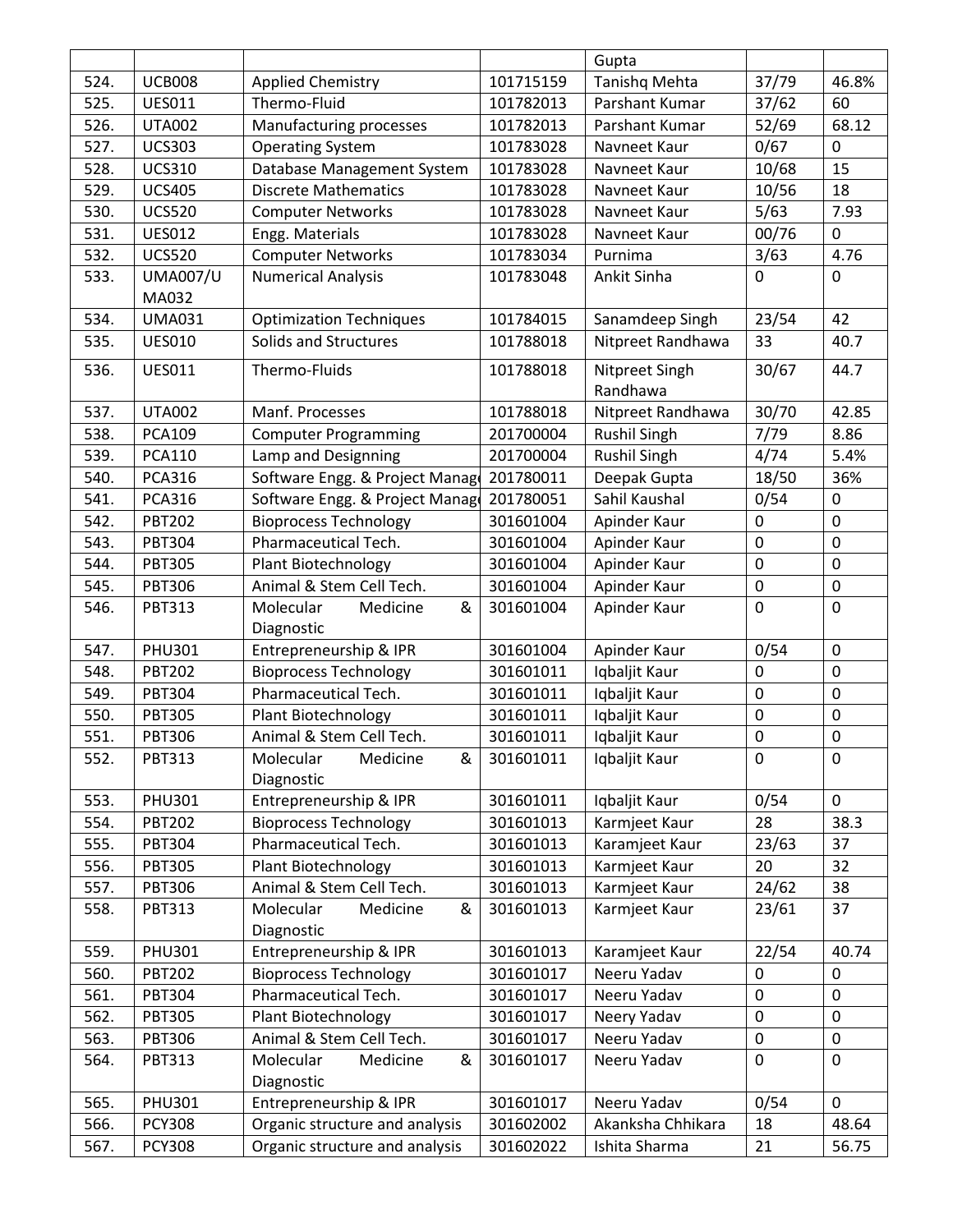| 568. | <b>PPH308</b>   | Instrumentation<br>and                  | Expe 301604012 | Harsimran Preet           | 0/42           | $\mathbf 0$  |
|------|-----------------|-----------------------------------------|----------------|---------------------------|----------------|--------------|
|      |                 | Design                                  |                | Kaur                      |                |              |
| 569. | <b>PPH312</b>   | <b>Advanced Quantum Mechanics</b>       | 301604012      | Harsimranpreet Kaur       | 00/53          | 00           |
| 570. | <b>PBT311</b>   | Genomics Metagenomics and<br>Proteomics | 301607010      | Simranjeet Kaur<br>Mangat | $\mathbf 0$    | $\mathbf{0}$ |
| 571. | PBT103          | Biochemistry                            | 301701025      | Sharanpreet Kaur          | 14             | 18.2         |
| 572. | PBT109          | &<br>Biotechniques                      | 301701025      | Sharanpreet Kaur          | 12/69          | 17.39        |
|      |                 | Instrumentation                         |                |                           |                |              |
| 573. | <b>PBT110</b>   | Microbiology                            | 301701025      | Sharanpreet Kaur          | 8              | 12.7         |
| 574. | <b>PMC105</b>   | <b>Discrete Mathematical</b>            | 301703011      | Harshdeep Kaur            | 6/46           | 13.04        |
|      |                 | Structure                               |                |                           |                |              |
| 575. | <b>PMC105</b>   | <b>Discrete Mathematical</b>            | 301703023      | Pooja                     | 11/46          | 23.91        |
|      |                 | Structure                               |                |                           |                |              |
| 576. | <b>PMC108</b>   | Algebra-I                               | 301703023      | Pooja                     | $\overline{9}$ | 19           |
| 577. | <b>PMC105</b>   | <b>Discrete Mathematical</b>            | 301703026      | Shania                    | 3/46           | 6.52         |
|      |                 | Structure                               |                |                           |                |              |
| 578. | <b>PMC105</b>   | <b>Discrete Mathematical</b>            | 301703028      | Shivangi                  | 7/46           | 15.22        |
|      |                 | Structure                               |                |                           |                |              |
| 579. | <b>PMC105</b>   | <b>Discrete Mathematical</b>            | 301703031      | Sukhpreet Kaur            | 13/46          | 28.26        |
|      |                 | Structure                               |                |                           |                |              |
| 580. | <b>PMC108</b>   | Algebra-I                               | 301703031      | Sukhpreet Kaur            | 16             | 33           |
| 581. | <b>PBC101</b>   | <b>Biomolecules and Enzymology</b>      | 301707006      | Hemlata K Parihar         | 30/63          | 47.6         |
| 582. | <b>PBC102</b>   | Cell Biology & Physiology               | 301707006      | Hemlata K Parihar         | 26/61          | 43           |
| 583. | <b>PBC103</b>   | <b>Bioinorganic and Bioinorganic</b>    | 301707006      | Dr. Hemlata               | 21             | 54%          |
|      |                 | Chemistry                               |                | Kachhwaha Parihar         |                |              |
| 584. | <b>PBC101</b>   | <b>Biomolecules and Enzymology</b>      | 301707017      | Shivani Garg              | 38/63          | 60.3         |
| 585. | <b>PBC102</b>   | Cell Biology & Physiology               | 301707017      | Shivani Garg              | 37/61          | 61           |
| 586. | <b>PBC103</b>   | <b>Bioinorganic and Bioinorganic</b>    | 301707017      | Shivani Garg              | 26             | 67%          |
|      |                 | Chemistry                               |                |                           |                |              |
| 587. | <b>UME306</b>   | <b>Mechanics of Machine</b>             | 401257011      | Touseef                   | 15             | 38           |
| 588. | <b>UEC401</b>   | <b>Analog Communication System</b>      | 401506008      | Divesh Arora              | 17/77          | 22%          |
| 589. | <b>UEC512</b>   | <b>LICA</b>                             | 401506008      | Divesh Arora              | 10/36          | 28%          |
| 590. | <b>UEC612</b>   | Digital System Design                   | 401506008      | Divesh Arora              | 37/77          | 48%          |
| 591. | <b>UEC612</b>   | Digital System Design                   | 401506010      | Jaiveer                   | 44/77          | 57.14        |
| 592. | <b>UEC401</b>   | Analog Communication System             | 401506015      | Shivam Sharma             | 36/77          | 46%          |
| 593. | <b>UEC512</b>   | <b>LICA</b>                             | 401506015      | Shivam Sharma             | 16/36          | 44%          |
| 594. | <b>UEC612</b>   | Digital System Design                   | 401506015      | Shivam Sharma             | 41/77          | 53.24        |
| 595. | <b>UPE502</b>   | <b>Metal Cutting</b>                    | 401508020      | Jaiwant Singh             |                | 0            |
| 596. | <b>UCS303</b>   | <b>Operating System</b>                 | 401603020      | Mayank Aggarwal           | 9/67           | 19           |
| 597. | <b>UCS310</b>   | Database Management System              | 401603020      | Mayank Aggarwal           | 20/68          | 29           |
| 598. | <b>UCS405</b>   | <b>Discrete Mathematics</b>             | 401603020      | Mayank Aggarwal           | 20/56          | 35           |
| 599. | <b>UCS520</b>   | <b>Computer Networks</b>                | 401603020      | Mayank Aggarwal           | 8/63           | 12.69        |
| 600. | <b>UMA003/U</b> | Math-I                                  | 401703006      | Divyansh Khandelwal       | 31/51          | 61           |
|      | MA001           |                                         |                |                           |                |              |
| 601. | <b>UEE001</b>   | <b>Electrical Engineering</b>           | 401703022      | Saarthak Kapil            | 33             | 48%          |
| 602. | <b>UMA003/U</b> | Math-I                                  | 401703022      | Saarthak Kapil            | 31/51          | 60           |
|      | MA001           |                                         |                |                           |                |              |
| 603. | <b>UMA003/U</b> | Math-I                                  | 401706005      | Archit Aggarwal           | 0/52           | $\mathbf 0$  |
|      | MA001           |                                         |                |                           |                |              |
| 604. | <b>UTA015</b>   | Engg. Drawing                           | 401706009      | Divyansh Bhardwaj         | 40/75          | 53.33        |
| 605. | <b>UEC001</b>   | <b>Electronic Engineering</b>           | 401706019      | Pranshu Sen Jaindal       |                | $\pmb{0}$    |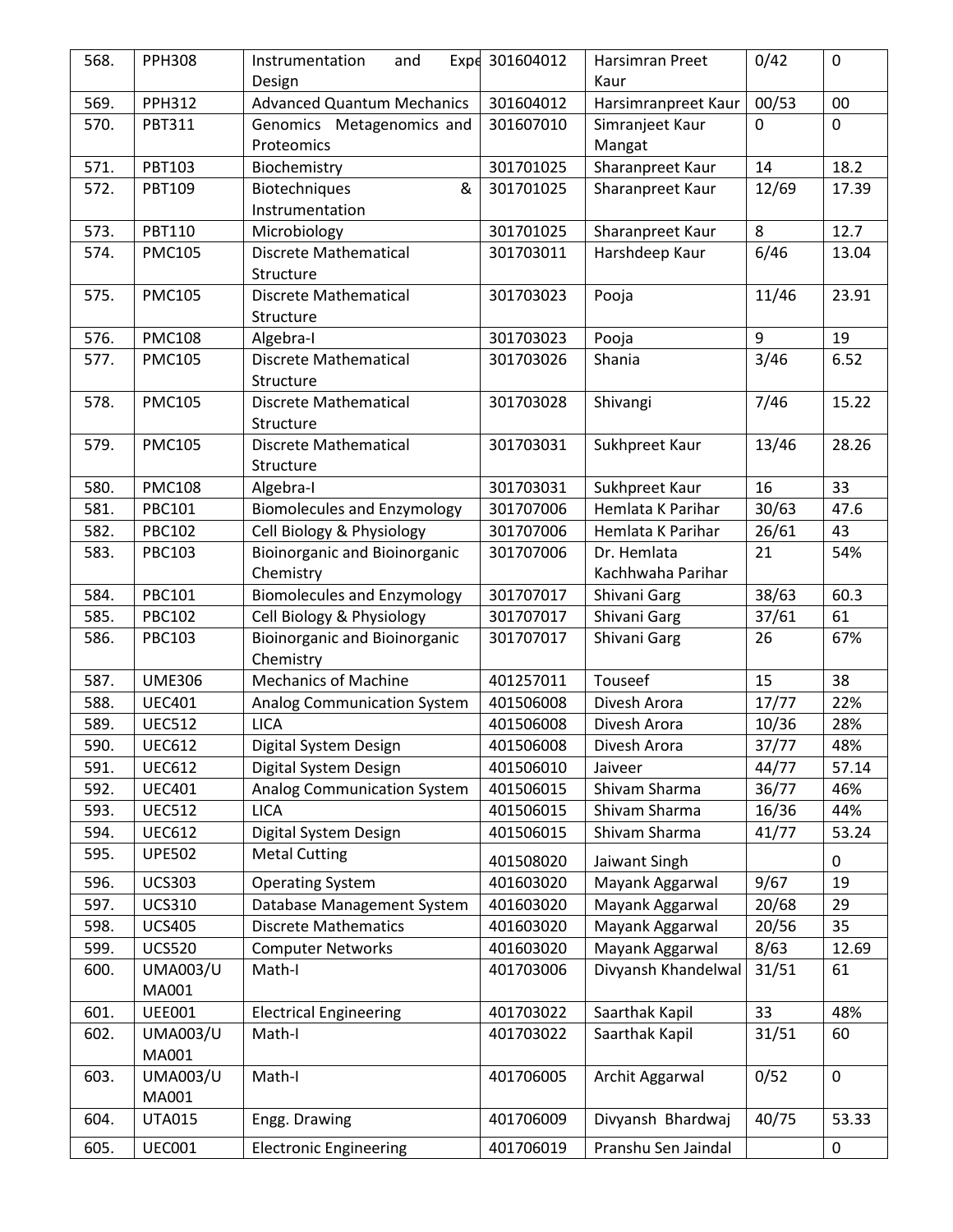| 606. | <b>UMA003/U</b> | Math-I                                       | 401706019 | <b>PRANSHU SEN</b>     | 0/49                    | $\mathbf 0$ |
|------|-----------------|----------------------------------------------|-----------|------------------------|-------------------------|-------------|
|      | MA001           |                                              |           | <b>JINDAL</b>          |                         |             |
| 607. | <b>UPH004</b>   | <b>Applied Physics</b>                       | 401706019 | Pranshu Sen Jindal     | 2/77                    | 2.6         |
| 608. | <b>UTA015</b>   | Engg. Drawing                                | 401706019 | Pranshu Sen Jindal     | 0/83                    | $\mathbf 0$ |
| 609. | <b>UPH004</b>   | <b>Applied Physics</b>                       | 401708011 | Samarth Kulshrestha    | 29/77                   | 37.6        |
| 610. | <b>UCS303</b>   | <b>Operating System</b>                      | 401783003 | Naman Kapur            | 15/69                   | 22          |
| 611. | <b>UCS405</b>   | <b>Discrete Mathematics</b>                  | 401783003 | Naman Kapur            | 15/56                   | 27          |
| 612. | <b>UCS520</b>   | <b>Computer Networks</b>                     | 401783003 | Naman Kapur            | 23/70                   | 32          |
| 613. | <b>UBT304</b>   | <b>Molecular Biology</b>                     | 701600016 | Anushka Gakhar         | $\mathbf 0$             | $\mathbf 0$ |
| 614. | <b>UBT304</b>   | <b>Molecular Biology</b>                     | 701600018 | <b>Baldeep Singh</b>   | 16                      | 19          |
|      |                 |                                              |           | Grewal                 |                         |             |
| 615. | <b>UBT504</b>   | Immunotechnology                             | 701600018 | <b>Baldeep Singh</b>   | 11/66                   | 17          |
|      |                 |                                              |           | Grewal                 |                         |             |
| 616. | <b>UCH301</b>   | Material & Energy Balances                   | 701600018 | <b>Baldeep Grewal</b>  | 18/58                   | 31          |
| 617. | <b>UBT003</b>   | Introduction to biotechnology                | 701700003 | Akshita Kaushik (Left) | $\mathbf 0$             | $\mathbf 0$ |
| 618. | <b>UBT003</b>   | Introduction to biotechnology                | 701700004 | Ananya Bali (Left)     | 13                      | 52          |
| 619. | <b>UHU003</b>   | <b>Professional Communication</b>            | 701700004 | Ananya Bali            | 15                      | 36          |
| 620. | <b>UHU003</b>   | <b>Professional Communication</b>            | 701700004 | Ananya Bali            | 15                      | 36          |
| 621. | <b>UTA007</b>   | Comp. Prog I                                 | 701700004 | Ananya Bali            | 12/37                   | 19.67       |
| 622. | <b>UTA015</b>   | Engg. Drawing                                |           |                        |                         |             |
|      |                 |                                              | 701700004 | Ananya Bali            | 42/77<br>$\overline{7}$ | 54.55       |
| 623. | <b>UBT003</b>   | Introduction to biotechnology                | 701700023 | Heena Singla (Left)    |                         | 28          |
| 624. | <b>UTA015</b>   | Engg. Drawing                                | 701700029 | Keshika Dalmia         | 46/75                   | 61.33       |
| 625. | <b>UTA015</b>   | Engg. Drawing                                | 701700034 | Mehak Singla           | 37/75                   | 49.33       |
| 626. | <b>UBT003</b>   | Introduction to biotechnology                | 701700041 | Piyush Garg (Left)     | 8                       | 32          |
| 627. | <b>UBT003</b>   | Introduction to biotechnology                | 701700043 | Poshita Sachdeva (Lef  | 11                      | 44          |
| 628. | <b>UBT003</b>   | Introduction to biotechnology                | 701700044 | Prabhsimar (Left)      | 4                       | 16          |
| 629. | <b>UBT003</b>   | Introduction to biotechnology                | 701700062 | Suchismita Mukherjee   | 9                       | 36          |
| 630. | <b>PIN 103</b>  | Remote Sensing & GIS                         | 801623016 | Shayaan Ali            | 28/56                   | 50          |
| 631. | <b>PCE301</b>   | Earhquak Resistant & Design of<br>Structures | 801624018 | Navait Kumar Thapa     | 0/40                    | $\mathbf 0$ |
| 632. | <b>PCE301</b>   | Earhquak Resistant & Design of               | 801624019 | Navneet Singh          | 0/40                    | $\pmb{0}$   |
|      |                 | Structures                                   |           |                        |                         |             |
| 633. | <b>PCS107</b>   | Technology and Innovation                    | 801731002 | Harmanbir Kaur         | 0/21                    | $\mathbf 0$ |
| 634. | <b>PSE104</b>   | Software Project Management                  | 801731002 | Harmanbir Kaur         | $\mathbf 0$             | $\pmb{0}$   |
| 635. | <b>PCS107</b>   | Technology and Innovation                    | 801731003 | Jasnoor Singh          | 0/21                    | $\mathbf 0$ |
| 636. | <b>PCL105</b>   | Statistical Method &                         | 801731009 | Shailesh               | 10/67                   | 15          |
|      |                 | Algorithms                                   |           |                        |                         |             |
| 637. | PCS107          | Technology and Innovation                    | 801731009 | Shailesh Bhardwaj      | 0/21                    | $\pmb{0}$   |
| 638. | PSE104          | Software Project Management                  | 801731009 | Shailesh               | 0                       | $\mathbf 0$ |
| 639. | <b>PSE106</b>   | Software<br>Engg.<br>Concepts                | 801731009 |                        | 3/67                    | 0.04        |
|      |                 | Methodologies                                |           | Shailesh Bhardwaj      |                         |             |
| 640. | PCS107          | Technology and Innovation                    | 801731011 | Sudiksha Sharma        | 0/21                    | $\mathbf 0$ |
| 641. | PCS104          | <b>Advanced Data Structures</b>              | 801732002 | Harmanbir Kaur         | 1/76                    | 1.31        |
| 642. | PCS104          | <b>Advanced Data Structures</b>              | 801732003 | Jasnoor Singh          | 2/76                    | 2.63        |
| 643. | <b>PCL105</b>   | <b>Statistical Method &amp;</b>              | 801732007 | Ashima Sharma          | 00/67                   | $\mathbf 0$ |
|      |                 | Algorithms                                   |           |                        |                         |             |
| 644. | PCS103          | Advanced                                     | 801732007 | Ashima Singh           | 0/48                    | $\mathbf 0$ |
| 645. | <b>PCS105</b>   | <b>Advanced Operating System</b>             | 801732007 | Ashima Singh           | 0/41                    | $\pmb{0}$   |
| 646. | PCS106          | Parallel and Distributed Comput              | 801732007 | Ashima Singh           | 0/48                    | $\mathbf 0$ |
| 647. | PCS107          | Technology and Innovation                    | 801732007 | Ashima Sharma          | 0/21                    | $\mathbf 0$ |
| 648. | PCS104          | <b>Advanced Data Structures</b>              | 801732009 | Shailesh Bhardwaj      | 0/76                    | $\pmb{0}$   |